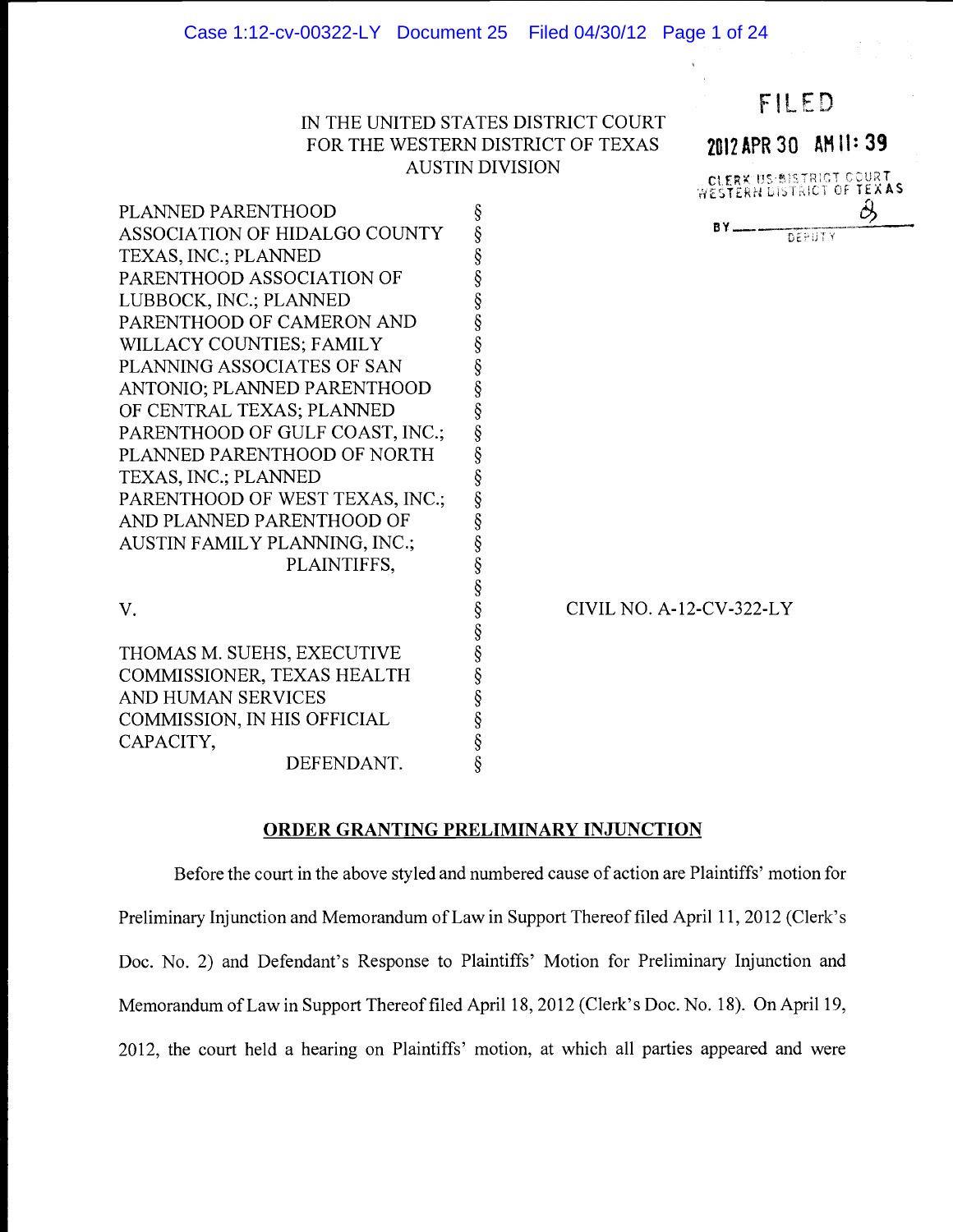# Case 1:12-cv-00322-LY Document 25 Filed 04/30/12 Page 2 of 24

represented by counsel. Having considered the motion, response, the arguments of counsel, the case file, and the applicable law, the court will grant the requested preliminary relief.

# I. BACKGROUND

This suit seeks to enjoin the enforcement of a recent administrative rule promulgated by the Texas Health and Human Services Commission (the Commission), which has the effect of excluding Plaintiffs—nine Planned Parenthood organizations—from providing preventive health and familyplanning services through Texas's Women's Health Program. The Women's Health Program was established by the Texas Legislature in 2005 as a five-year demonstration project to expand access to preventive health and family-planning services for uninsured women, ages 18-44, with a net family income at or below 185 percent of the federal poverty level. Act of May 30, 2005, 79th Leg., R.S., ch. 816, § 1,2005 Tex. Gen. Laws. 2816, 2816-18 (expired Sept. 1,2011) (the 2005 Act). Under the program, Texas provides a limited Medicaid benefit package of family-planning and related services to a population currently not covered under the Medicaid state plan.<sup>1</sup> The program was approved for a demonstration waiver under Title XI of the federal Social Security Act. See 42 U.S.C. § 1315. The Social Security Act gives the Secretary of Health and Human Services of the United States discretion to approve a state demonstration project for a waiver of certain Medicaid requirements, in order to allow the state to test new ways to deliver and pay for health-care services and to use Medicaid funds in ways not otherwise allowed by federal rule.<sup>2</sup> Id. The Commission

<sup>&</sup>lt;sup>1</sup> See Medicaid & CHIP Program Information on Texas Women's Health Waiver, http://www.medicaid.gov/Medicaid-CHIP-Program-Information/By-Topics/Waivers/1115/downl oads/tx/tx-womens-health-waiver-fs.pdf (last updated Apr. 23, 2012).

<sup>&</sup>lt;sup>2</sup> Although the record is not fully developed at this time, it appears that the waiver's significance to the Women's Health Program is that the waiver allows a population not otherwise eligible for Medicaid to receive the program's services, paid for by state and federal funds.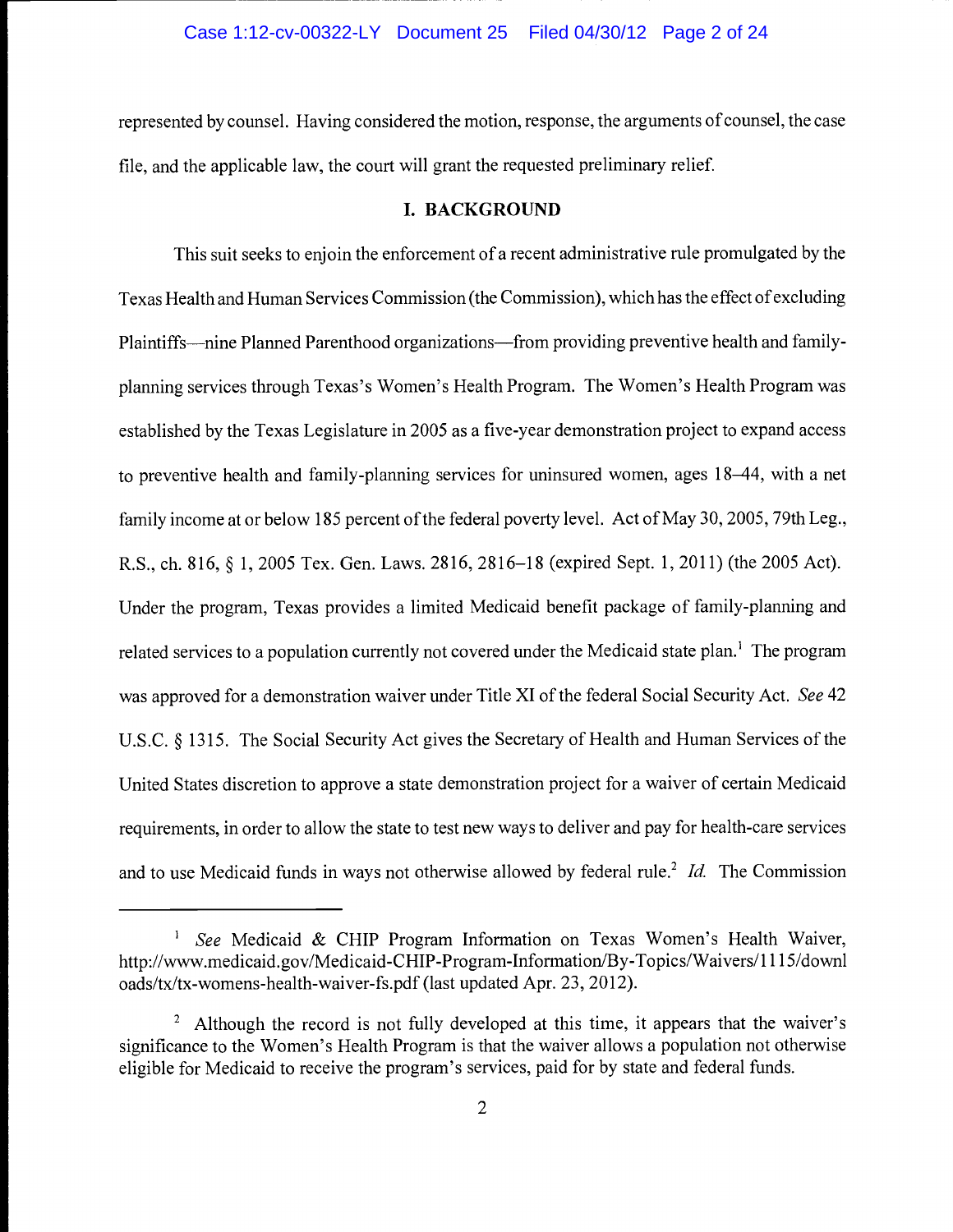### Case 1:12-cv-00322-LY Document 25 Filed 04/30/12 Page 3 of 24

began implementing the Women's Health Program in 2007 with 90 percent of the program's services funded by federal reimbursements.

The rule at issue in this suit has its origins in the 2005 Act authorizing the Commission to create the Women's Health Program. The act contained a provision prohibiting the Commission from using program funds "to perform or promote elective abortions" and from contracting with "entities that perform or promote elective abortions or are affiliates of entities that perform or promote elective abortions." 2005 Act at 2818. The act did not define "affiliates" or "promote." Due to litigation in Texas and other states challenging similar no-affiliation directives, the Commission, under the direction of former Commissioner Albert Hawkins, originally took the position that the act, if construed to exclude Plaintiffs from the Women's Health Program, would likely not survive a constitutional challenge. As a result, Plaintiffs have participated in the Women's Health Program since its inception, despite their relationship to Planned Parenthood Federation of America, a national reproductive health-care provider that advocates for women's access to abortion.

Plaintiffs operate 49 health centers across Texas, where women can enroll and participate in the Women's Health Program. None of Plaintiffs' centers provide abortion services. In order to ensure that no state or federal funds are spent on abortions, Plaintiffs maintain legal and financial separation from those Planned Parenthood entities that provide such services.<sup>3</sup> Plaintiffs' centers

<sup>&</sup>lt;sup>3</sup> The legal and financial separation between Plaintiffs and those Planned Parenthood entities providing abortions came about as a result of prior litigation challenging a similar no-affiliation directive in the context of a federal family-planning program administered by the Texas Department of Health. See Planned Parenthood of Houston & Se. Tex. v. Sanchez, 403 F.3d 324 (5th Cir. 2005) (reviewing constitutionality of Texas statutory provision prohibiting distribution of family-planning funds to "individuals or entities that perform elective abortion procedures or that contract with or provide funds to individuals or entities for the performance of elective abortion procedures"). The Fifth Circuit Court of Appeals interpreted the directive as permitting the creation of separate legal entities that perform abortions but receive no federal funds and remanded the case to the district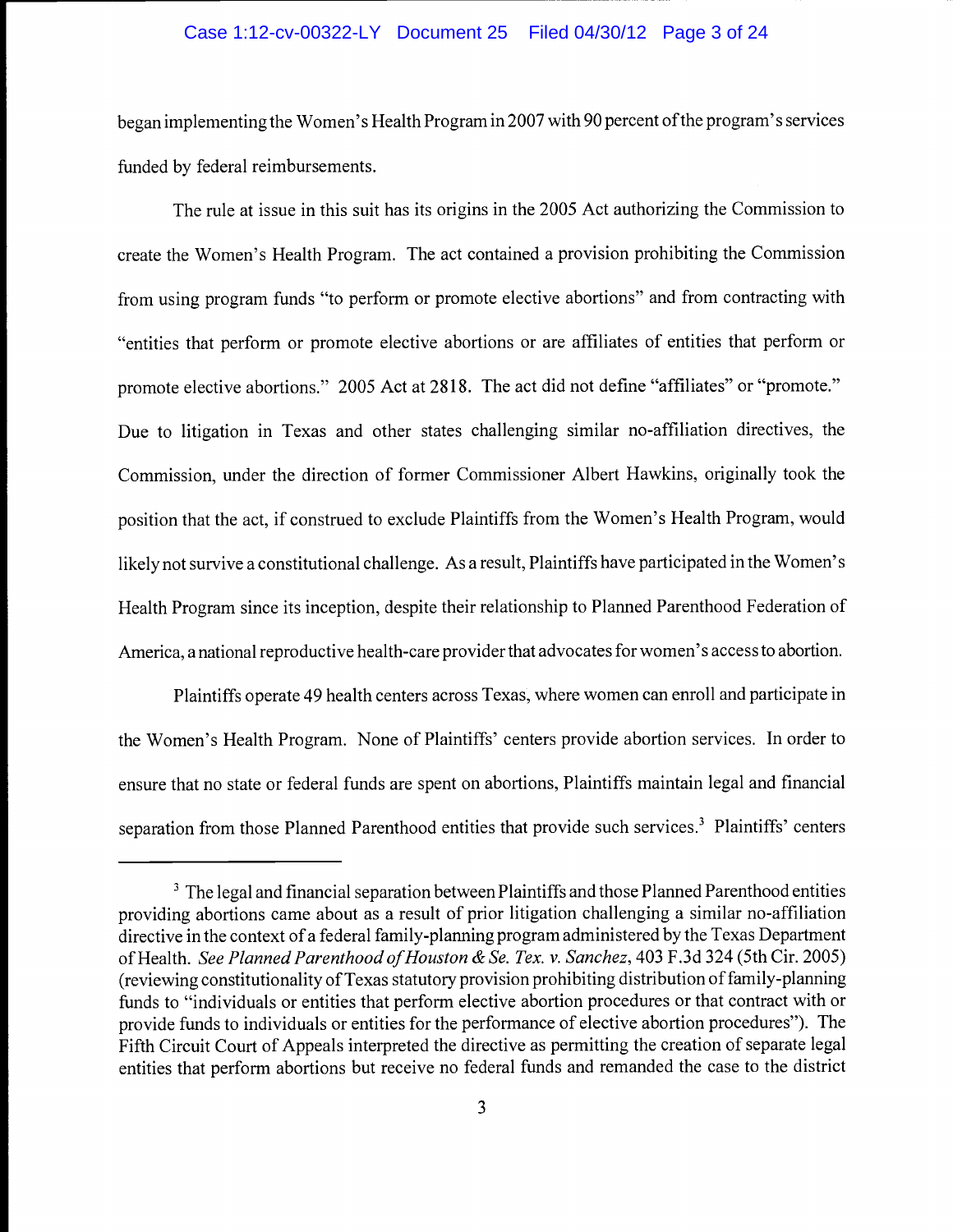### Case 1:12-cv-00322-LY Document 25 Filed 04/30/12 Page 4 of 24

have historically provided a significant percentage of the Women's Health Program's familyplanning services. According to Plaintiffs' complaint, at least 49% of the approximately 103,000 women who obtained services through the program in 2010 obtained some services at a Planned Parenthood provider. These women represent a population that, without the Women's Health Program, would likely be unable to obtain health care. To qualify for participation in the program, a woman must demonstrate that she has a family income at or below 185 percent of the federal poverty level, is not otherwise eligible for Medicare, Medicaid, and the Children's Health Insurance Program (CHIP) and has no alternate health-insurance coverage.<sup>4</sup>

The 2005 Act expired September 1, 2011, at the close of the Women's Health Program's five-year demonstration period. Id. In anticipation of its expiration, the Texas Legislature attached Rider 62 to the 2011 General Appropriations Act to provide for the program's continuation. Act of May 31, 2011, 82nd Leg., R.S., ch. 1355, 2011 Tex. Gen. Laws 4025, 4228 (effective Sept. 1, 2011). Rider 62 restates the financial eligibility requirements for the program and directs the Commission to continue the Women's Health Program under Medicaid, contingent on the program's receiving an extension of the previous waiver. Id. In order to ensure that the program remained subject to the no-affiliation directive contained in the expired 2005 Act, the Legislature enacted a new noaffiliation provision, providing that:

court for further proceedings consistent with this interpretation. *Id.* at 337–38. On remand, the parties reached a settlement, and the Planned Parenthood organizations agreed to create separate corporate entities with distinguishable names and boards of directors and separate financial records that are audited by Texas every two years to ensure adequate separation.

See Medicaid & CHIP Program Information on Texas Women's Health Waiver,  $\overline{4}$ http://www.medicaid.gov/Medicaid-CHIP-Program-Information/By-Topics/Waivers/1115/downl oads/tx/tx-womens-health-waiver-fs.pdf (last updated Apr. 23, 2012).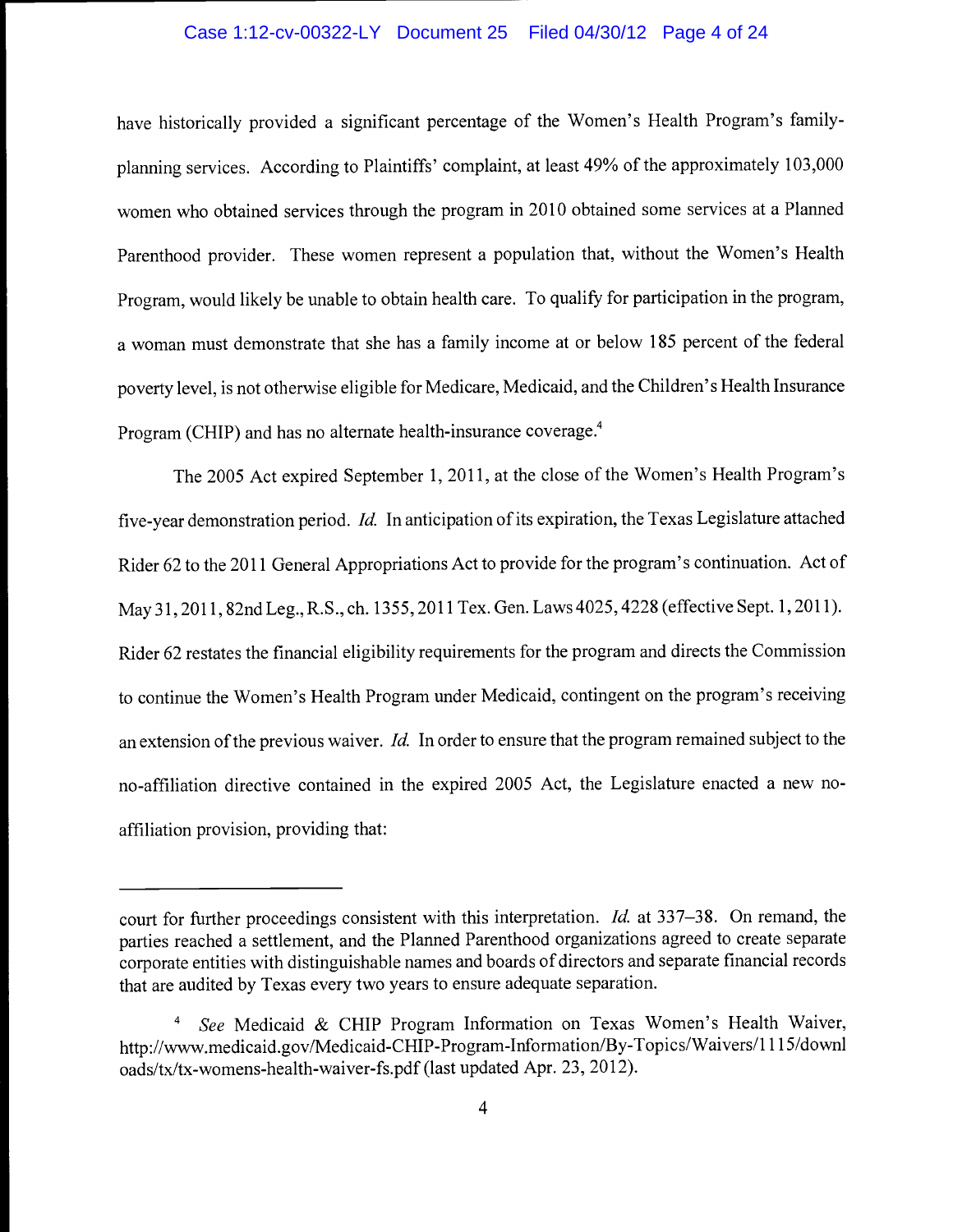The [Commission] shall ensure that money spent for purposes of the demonstration project for women's health care services under former Section 32.0248, Human Resources Code, or a similar successor program is not used to perform or promote elective abortions, or to contract with entities that perform or promote elective abortions or affiliate with entities that perform or promote elective abortions.

Act of June 28, 2011, 82nd Leg., 1st C.S., ch. 7, § 1.19,2011 Tex. Gen. Laws 5390, 5425 (codified at Tex. Hum. Res. Code § 32.024(c-1)) (effective Sept. 28, 2011) (Section 32.024(c-1)). The Commission subsequently requested renewal of the Women's Health Program's waiver. The federal government temporarily extended the waiver until March 31, 2012, to consider the Commission's application for renewal. The program continued to operate with federal funding, as previously administered, through the beginning of 2012.

On February 23, 2012, the Commission, under the direction of current Commissioner,

Defendant Thomas M. Suehs (the Commissioner), adopted the rule challenged in this litigation. 37

Tex. Reg. 1696 (2012) (to be codified at 1 Tex. Admin. Code §§ 354.1361–.1364) (Tex. Health &

Hum. Servs. Comm'n) (effective March 14, 2012). The rule defines the terms "affiliate" and

"promote" for purposes of Section  $32.024(c-1)$ . *Id.* The rule defines "affiliate" as

(A) An individual or entity that has a legal relationship with another entity, which relationship is created or governed by at least one written instrument that demonstrates:

(i) common ownership, management, or control;

(ii) a franchise; or

(iii) the granting or extension of a license or other agreement that authorizes the affiliate to use the other entity's brand name, trademark, service mark, or other registered identification mark.

(B) The written instruments referenced in subparagraph (A) of this paragraph may include a certificate of formation, a franchise agreement, standards of affiliation, bylaws, or a license.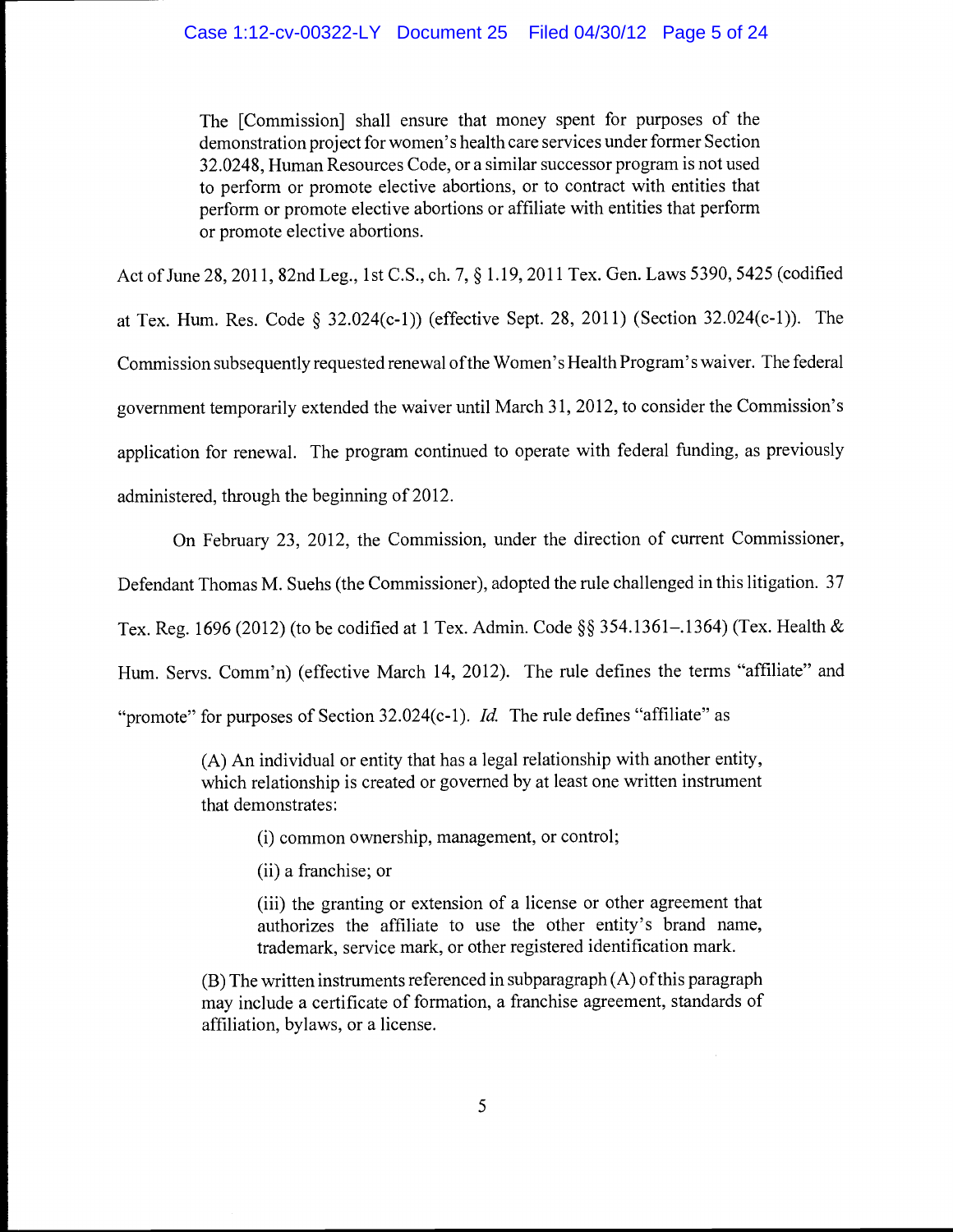### Case 1:12-cv-00322-LY Document 25 Filed 04/30/12 Page 6 of 24

Id. The rule defines "promotes" as "[a]dvocates or popularizes by, for example, advertising or publicity." Id. The rule expressly excludes hospitals licensed under the Texas Health and Human Safety Code from compliance with the no-affiliation directive. Id.

In light of the new rule, the federal government refused to extend or renew the Women's Health Program's waiver on the basis that the rule conflicts with a provision of the Social Security Act that assures free choice of family-planning providers. See 42 U.S.C. § 1396A(a)(23) ("[A]ny individual eligible for medical assistance . . . may obtain such assistance from any institution, agency,. . . or person, qualified to perform the service. . . who undertakes to provide. . . such services."). The federal government also advised the Commission that it would continue federal funding for the Women's Health Program through a two-stage phase-out period of no more than nine months. The Texas Governor has instructed the Commissioner and the Commission to continue the operation of the Women's Health Program as a fully state-funded program, without the assistance of federal Medicaid funds, in full compliance with the new rule.<sup>5</sup>

The Texas Medicaid & Healthcare Partnership, the entity that administers claims processing for the Women's Health Program, advised Plaintiffs of the new rule and that Plaintiffs were required to certify before May 1, 2012, that they do not perform or promote elective abortions, do not affiliate with any entity that does, and that Plaintiffs' failure to certify compliance with the rule would result in disqualification from participating in the Women's Health Program effective May 1, 2012.

<sup>&</sup>lt;sup>5</sup> It is unclear whether Texas will have any funds available for a completely state-run Women's Health Program, as Rider 62's authorization of the continuation of the Women's Health Program, after the expiration of the original five-year demonstration period, is contingent on an extension of the original waiver. See Act of May 31, 2011, 82nd Leg., R.S., ch. 1355, 2011 Tex. Gen. Laws 4025, 4228 (effective Sept. 1, 2011).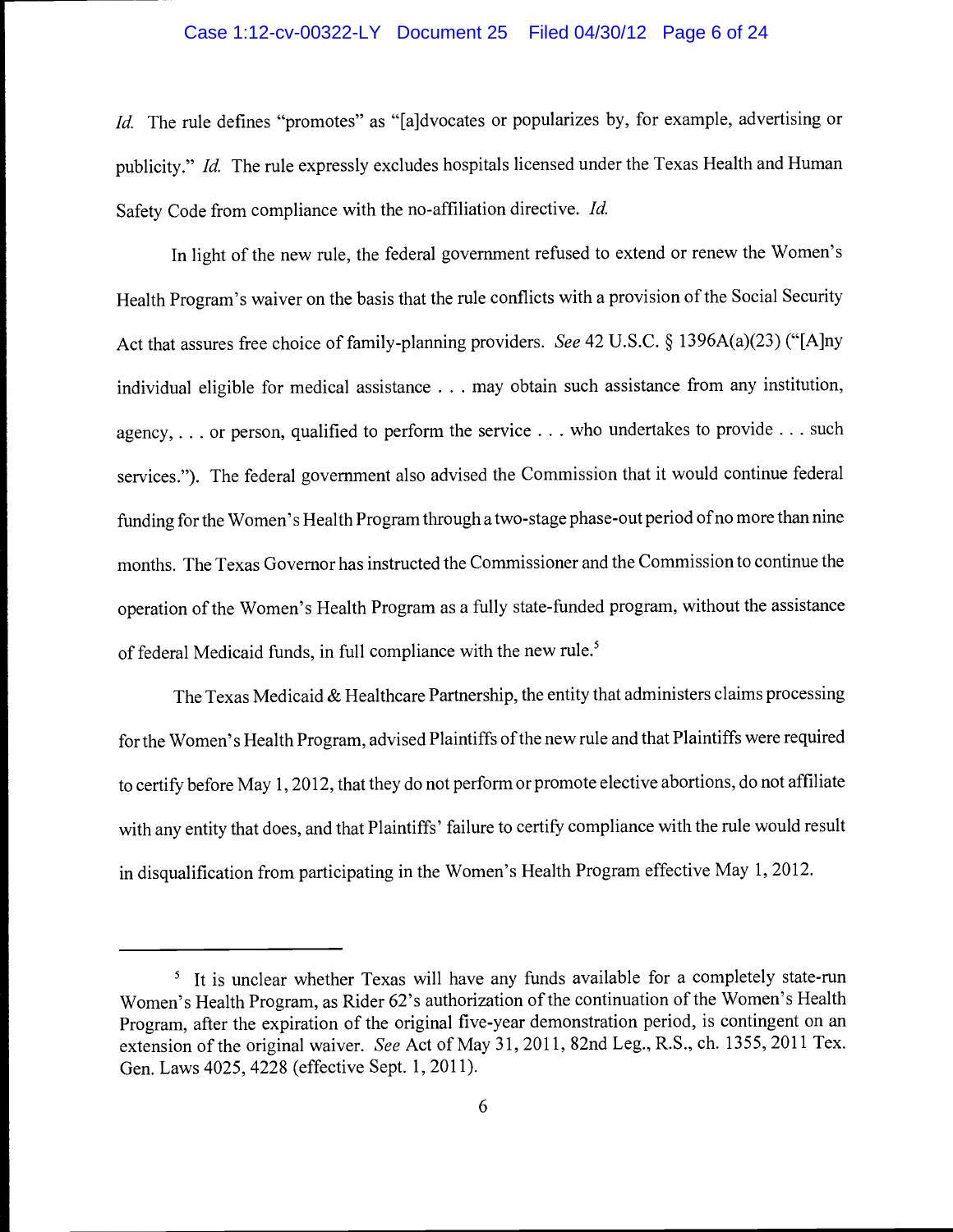# Case 1:12-cv-00322-LY Document 25 Filed 04/30/12 Page 7 of 24

Plaintiffs assert that, although they maintain legal and financial separation from any entity that performs abortions and do not provide or encourage women participating in the Women's Health Program to have abortions, they are unable to certify compliance with the new rule for numerous reasons. First, Plaintiffs concede that each of their organizations engages in advocacy and public education activities intended to protect and facilitate access to safe and legal abortions. See <sup>1</sup>Tex. Admin. Code § 354.1362(6) (defining "promote" as "advocates or popularizes" for purposes of statutory prohibition against contracting with entities that perform or "promote" elective abortions). Second, all but one Plaintiff are affiliated with an entity that provides abortion care and that advertises that it provides those services. See id. at § 354.1362(1)(A) (defining "affiliate" as "a legal relationship with another entity" for purposes of statutory prohibition against contracting with entities that "affiliate" with entities that perform or promote abortion). Third, although Plaintiffs and their affiliated abortion providers have easily distinguishable names, all use the registered service mark "Planned Parenthood" in providing medical services. See id. at § 354.1362(1)(A)(iii) (defining "legal relationship with another entity" as including shared use of "brand name, trademark, service mark, or other registered identification mark"). Finally, Plaintiffs are all affiliates or ancillary organizations of affiliates of Planned Parenthood Federation of America, which advocates for women's access to abortion and requires that its affiliates do the same. See id. at  $\delta$ 354.1362(1)(A)(i) (defining "legal relationship with another entity" as including "common ownership, management, or control"). Plaintiffs assert that the new rule completely bars their participation as providers of family-planning services through the Women's Health Program.

Unable to certify compliance with the new rule, Plaintiffs filed this action, challenging the rule and Section 32.024(c-1) on federal constitutional and state-law grounds. See 28 U.S.C. § 1367;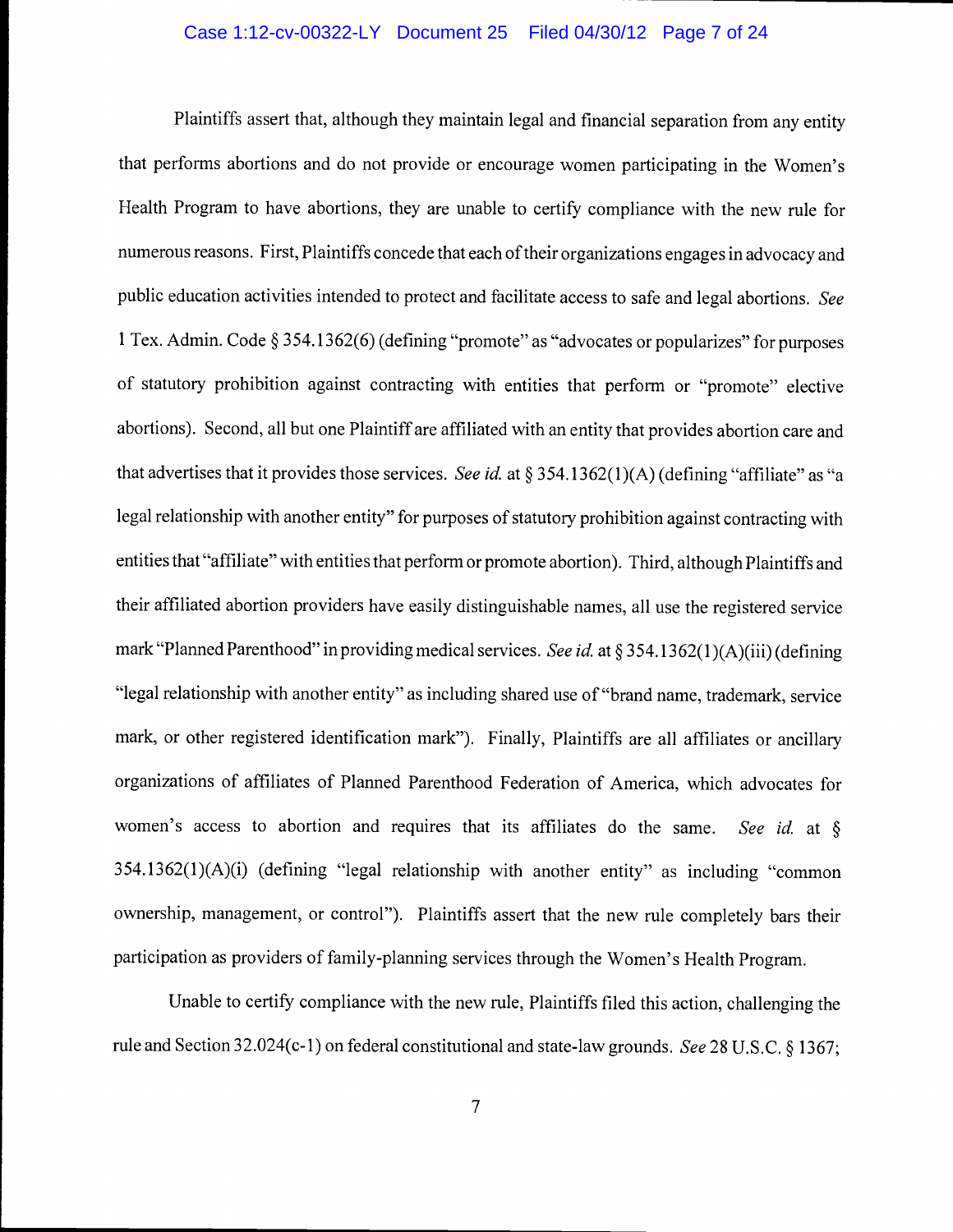42 U.S.C. § 1983. Accompanying their complaint was a request for preliminary injunctive relief, requesting that this court bar the rule from going into effect May 1, 2012.

#### II. LEGAL STANDARD

The purpose of a preliminary injunction is to prevent irreparable injury to the parties and "preserve the court's ability to render a meaningful decision on the merits." Meis v. Sanitas Serv. Corp., 511 F.2d 655, 656 (5th Cir. 1975). To obtain a preliminary injunction, Plaintiffs must demonstrate: (1) a substantial likelihood of success on the merits of their claim; (2) a substantial threat of irreparable injury or harm if the injunction is not granted; (3) that the threatened injury to Plaintiffs outweighs any harm that the injunction might cause Texas; and (4) that granting the injunction will not disserve the public interest. See Karaha Bodas Co., L.L.C. v. Perusahaan Pertambangan Minyak Dan Gas, 335 F.3d 357, 363 (5th Cir. 2003). A preliminary injunction is an extraordinary remedy, which should only be granted if the party seeking the injunction has clearly carried the burden of persuasion on all four requirements. Id. The decision to grant or deny a preliminary injunction is within the sound discretion of the district court and may be reversed only for a clear abuse of discretion. Allied Mktg. Group, Inc. v. CDL Mktg., Inc., 878 F.2d 806, 809 (5th Cir. 1989).

#### III. ANALYSIS

Plaintiffs' complaint alleges that the Commission's rule violates both the United States constitution and Texas law. Before evaluating whether Plaintiffs are entitled to a preliminary injunction, the court will address the Commissioner's contention that this court lacks jurisdiction over Plaintiffs' state-law claim under Texas's Eleventh Amendment immunity from suit.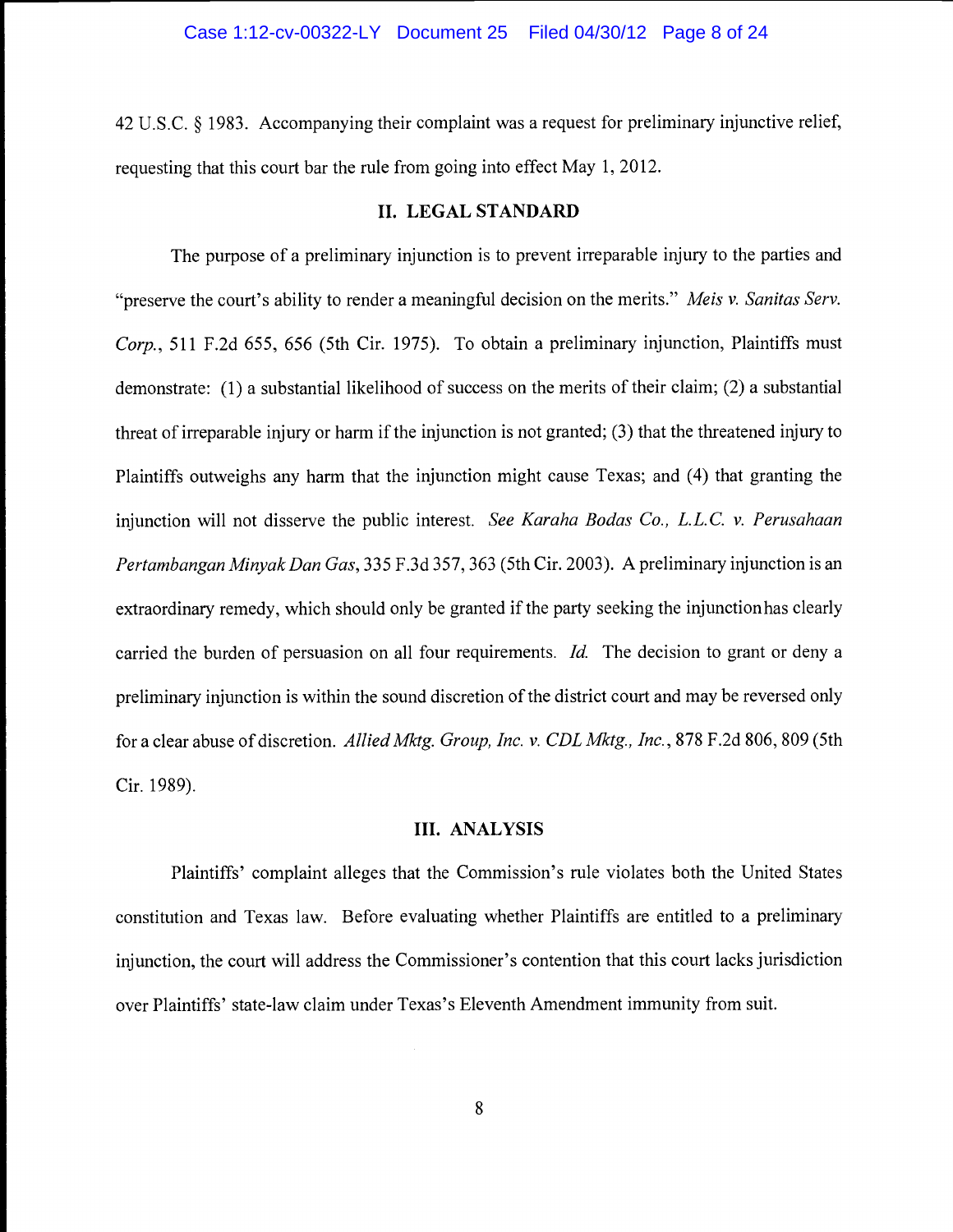# A. Eleventh Amendment Immunity

The Eleventh Amendment bars a private citizen from bringing suit against a state in federal court, unless the suit falls within the narrow exception articulated by the Supreme Court in Ex Parte Young. U.S. Const. amend. XI; McKinley v. Abbott, 643 F.3d 403, 405 (5th Cir. 2011) (citing Ex Parte Young, 209 U.S. 123 (1908)). "The Young exception has been accepted as necessary to permit the federal courts to vindicate federal rights and hold state officials responsible to the supreme authority of the United States." Id. at 406 (internal quotation and citation omitted). "This exception strips the individual state actor of immunity and allows a private citizen to sue that individual in federal court for prospective injunctive relief based on allegations that the actor violated federal law." Id. Because a state-law claim does not implicate federal rights, the Young exception does not apply to a state-law claim brought against a state in federal court. Id.

The Eleventh Amendment's jurisdictional bar extends to a suit against a state agency or department, as well as a suit against a state official sued in his official capacity, because such a suit is functionally against the state itself. *Pennhurst State Sch. & Hosp. v. Halderman*, 465 U.S. 89, 100-01 (1984); McKinley, 643 F.3d at 406. Because Plaintiffs brought suit against the Commissioner in his official capacity, the Eleventh Amendment bars Plaintiffs' claim that the Commission's rule is void and unenforceable under Texas law. See McKinley, 643 F.3d at 406. Accordingly, Plaintiffs state-law claim must be dismissed.

The Commissioner does not raise an immunity defense to Plaintiffs' federal constitutional claims. The court finds that jurisdiction over these claims is proper under  $Ex$  Parte Young, as Plaintiffs seek only prospective declaratory and injunctive relief. See Ex Parte Young, 209 U.S. at 160; see also Planned Parenthood of Cent. N.C. v. Cansler, 804 F. Supp. 2d 482, 489-90 (M.D.N.C.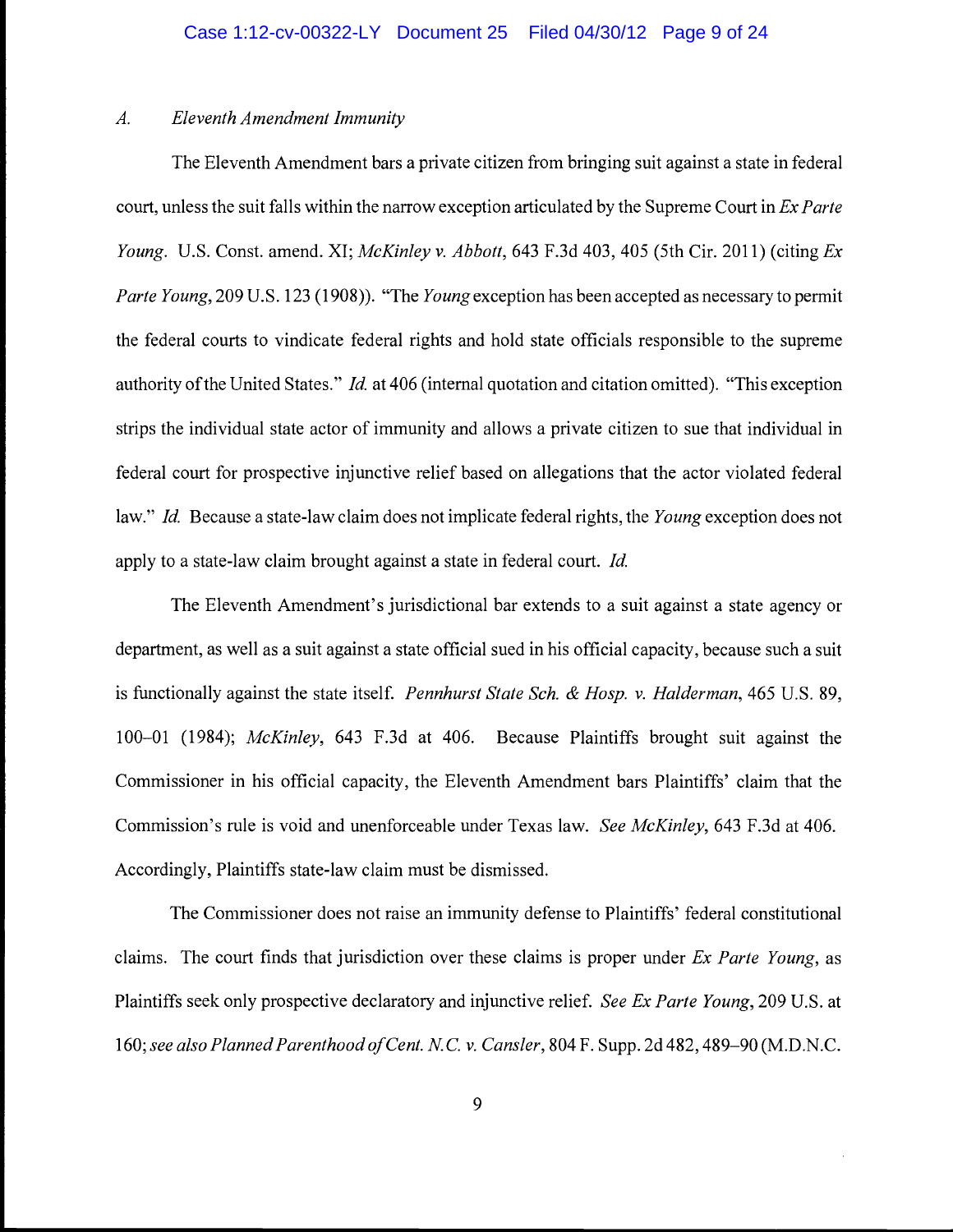#### Case 1:12-cv-00322-LY Document 25 Filed 04/30/12 Page 10 of 24

2011) (rejecting Eleventh Amendment immunity defense in suit seeking to enjoin Secretary of North Carolina Department of Health and Human Services from enforcing state legislation that allegedly violated the federal constitution). That Plaintiffs' federal constitutional claims are properly before this court does not affect this court's immunity analysis of Plaintiffs' state-law claim. The Eleventh Amendment applies equally to pendent state-law claims asserted under this court's supplemental jurisdiction. See Pennhurst, 465 U.S. at 120. Having concluded that this court has jurisdiction over Plaintiffs' federal constitutional claims but not their state-law claim, the court will consider Plaintiffs' request for a preliminary injunction only as to their constitutional claims.

# B. Entitlement to Preliminary Relief

# 1. Substantial Likelihood of Success on the Merits

To obtain a preliminary injunction, Plaintiffs must first show a substantial likelihood that they will succeed on the merits of their claims, once the case proceeds to a full and complete trial. Lakedreams v. Taylor, 932 F.2d 1103, 1107 (5th Cir. 1991). To do so, Plaintiffs need not prove their case. See id. at 1109 n.11. Nor must Plaintiffs demonstrate a substantial *certainty* of success. See Schiavo ex rel. Schindler v. Schiavo, 403 F.3d 1223, 1232(11th Cir.2005) ("A substantial likelihood of success on the merits requires a showing of only likely or probable, rather than certain, success."); see also Doran v. Salem Inn, Inc., 422 U.S. 922, 931 (1975); cf. Ruiz v. Estelle, 650 F.2d 555, 565 (5th Cir.1981). Plaintiffs allege that the Commission's rule and Section 32.024(c-1) impose unconstitutional conditions on Plaintiffs' eligibility to participate in the Women's Health Program and violate their right to equal protection under the laws. To warrant the issuance of a preliminary injunction, Plaintiffs must demonstrate that they are likely to prevail on these claims.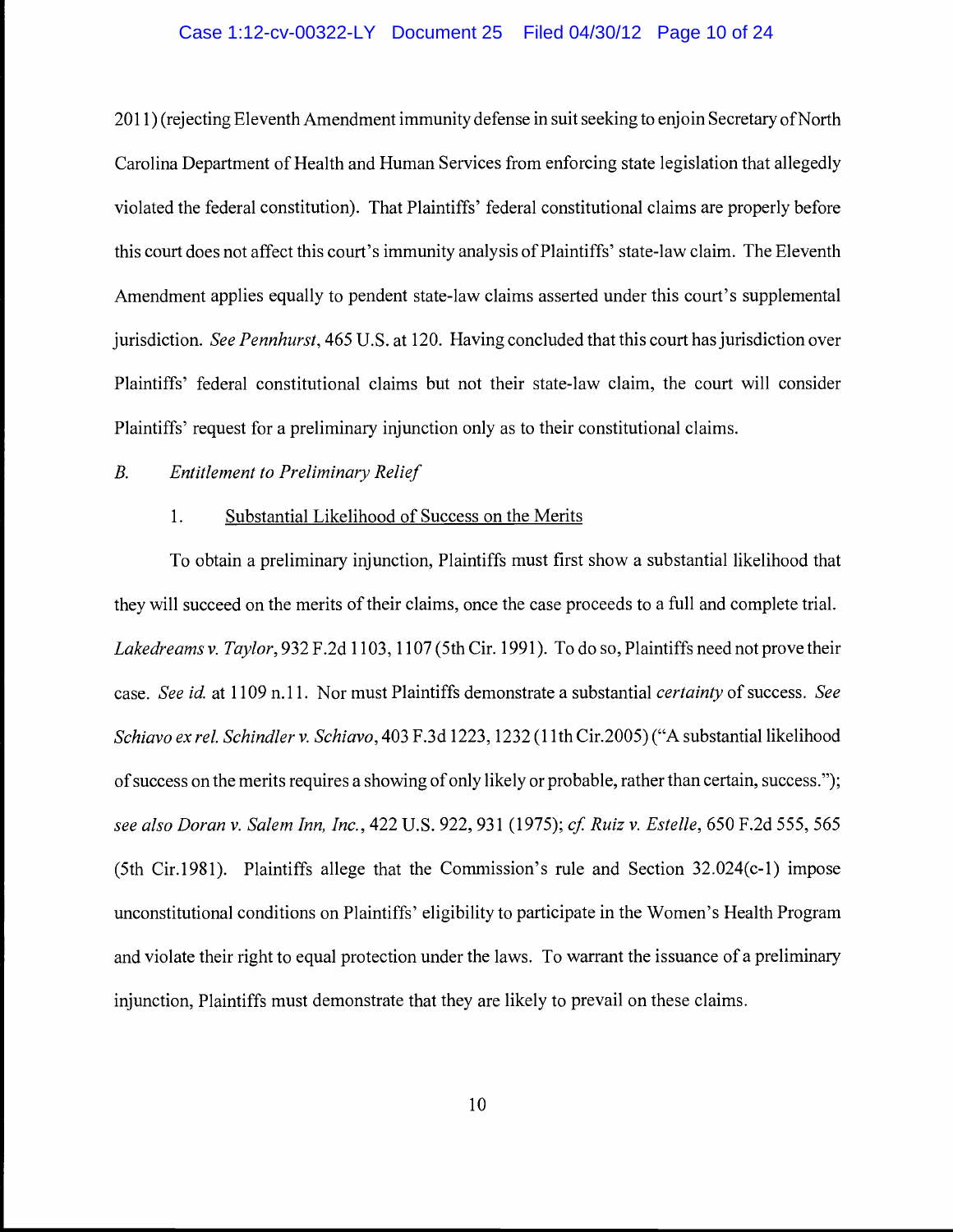# i. Unconstitutional Condition

Under the unconstitutional-conditions doctrine, although a person has no "right" to government funding, the government "may not deny a benefit to a person on a basis that infringes his constitutionally protected interests." Perry v. Sindermann, 408 U.S. 593, 597 (1972). If the government were permitted to deny a benefit because the applicant for such benefit had exercised a constitutional right, the applicant's "exercise of [that] freedom[] would in effect be penalized and inhibited," thereby allowing the government "to produce a result which it 'could not command directly." *Id.* (quoting *Speiser v. Randall*, 357 U.S. 513, 526 (1958)). The Supreme Court has distinguished between conditions targeting a particular program or service from conditions aimed at the recipient of the government benefit. See Rust v. Sullivan, 500 U.S. 173, 196 (1991).

It is well-established that the government is entitled to define the limits of a publicly funded program. Id. at 194. "The [g]overnment can, without violating the Constitution, selectively fund a program to encourage certain activities it believes to be in the public interest, without at the same time funding an alternative program which seeks to deal with the problem in another way." Id. at 193. For there is a "basic difference between direct state interference with a protected activity and state encouragement of an alternative activity consonant with legislative policy." *Id.* at 193 (citing Maher v. Roe, 432 U.S. 464, 475 (1977)). It follows that, in accordance with a government program's legitimate policy objectives, the government may refuse to fund activities, including protected activities, which are "specifically excluded from the scope of the project funded." Id. at 194-95. This is because such conditions leave the grantee of government funds "unfettered in its other activities" outside of the publicly funded program. Id. at 196 (upholding funding limitation prohibiting abortion-related activities, including speech, within scope of program activities).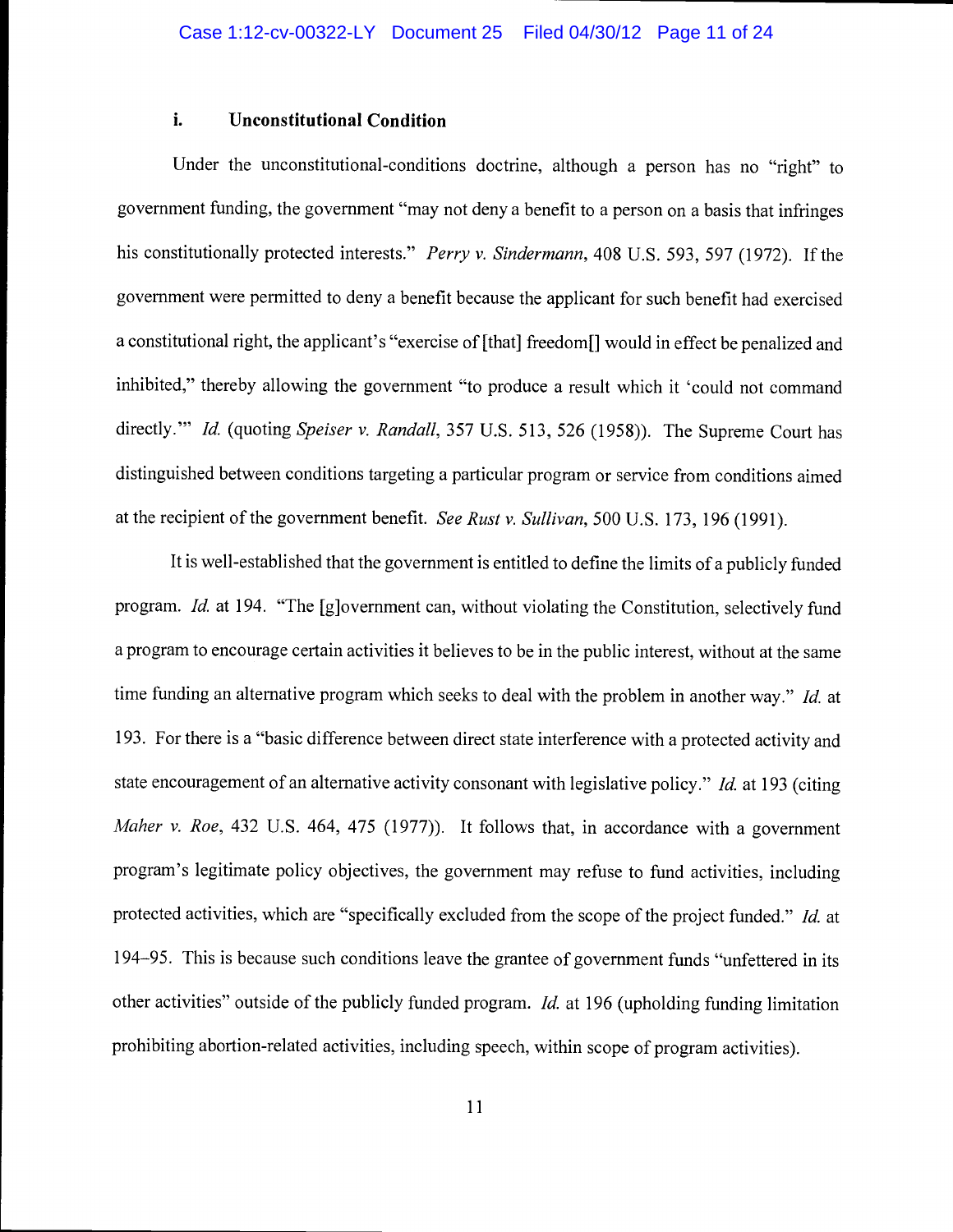### Case 1:12-cv-00322-LY Document 25 Filed 04/30/12 Page 12 of 24

But the government may not condition participation in a government program or receipt of a government benefit upon an applicant's exercise of protected rights. For example, the Supreme Court has held that South Carolina could not deny unemployment compensation benefits to an employee who was discharged for her refusal to work on Saturday, the Sabbath day of her faith. Sherbert v. Verner, 374 U.S. 398, 404 (1963). The Court reasoned that such indirect "discouragements" of the exercise of a protected right "undoubtedly have the same coercive effect upon the exercise of First Amendment rights as imprisonment, fines, injunctions, or taxes." Id. at 404 n.5. And in a case more analogous to the facts at issue here, the Supreme Court has held that California could not condition receipt of a veterans' property-tax exemption on a veteran's completion of an oath swearing that the veteran does not advocate overthrow of the government by unlawful means. Speiser, 357 U.S. at 532. For "to deny an exemption to claimants who engage in certain forms of speech is in effect to penalize them for such speech." Id. at 518. Conditions on recipients of government benefits that implicate fundamental rights, such as free speech and free exercise, are subject to strict scrutiny and will only be upheld if shown to be "necessary to promote a compelling government interest." Shapiro v. Thompson, 394 U.S. 618, 634 (1969). In such cases, there need not be a showing of an actual effect of deterring exercise of the right to trigger strict scrutiny, only that the classification "serves to penalize the exercise of that right." Mem 'l Hosp. v. Maricopa Cntv., 415 U.S. 250, 258 (1974) (citing Dunn v. Blumstein, 405 U.S. 330, 339–40 (1972)).

Plaintiffs allege that the Commission's rule imposes three unconstitutional conditions on their participation in the Women's Health Program. They argue that the rule conditions their participation on the surrender of their First Amendment right to advocate to protect access to safe and legal abortion services, their First Amendment right to associate with Planned Parenthood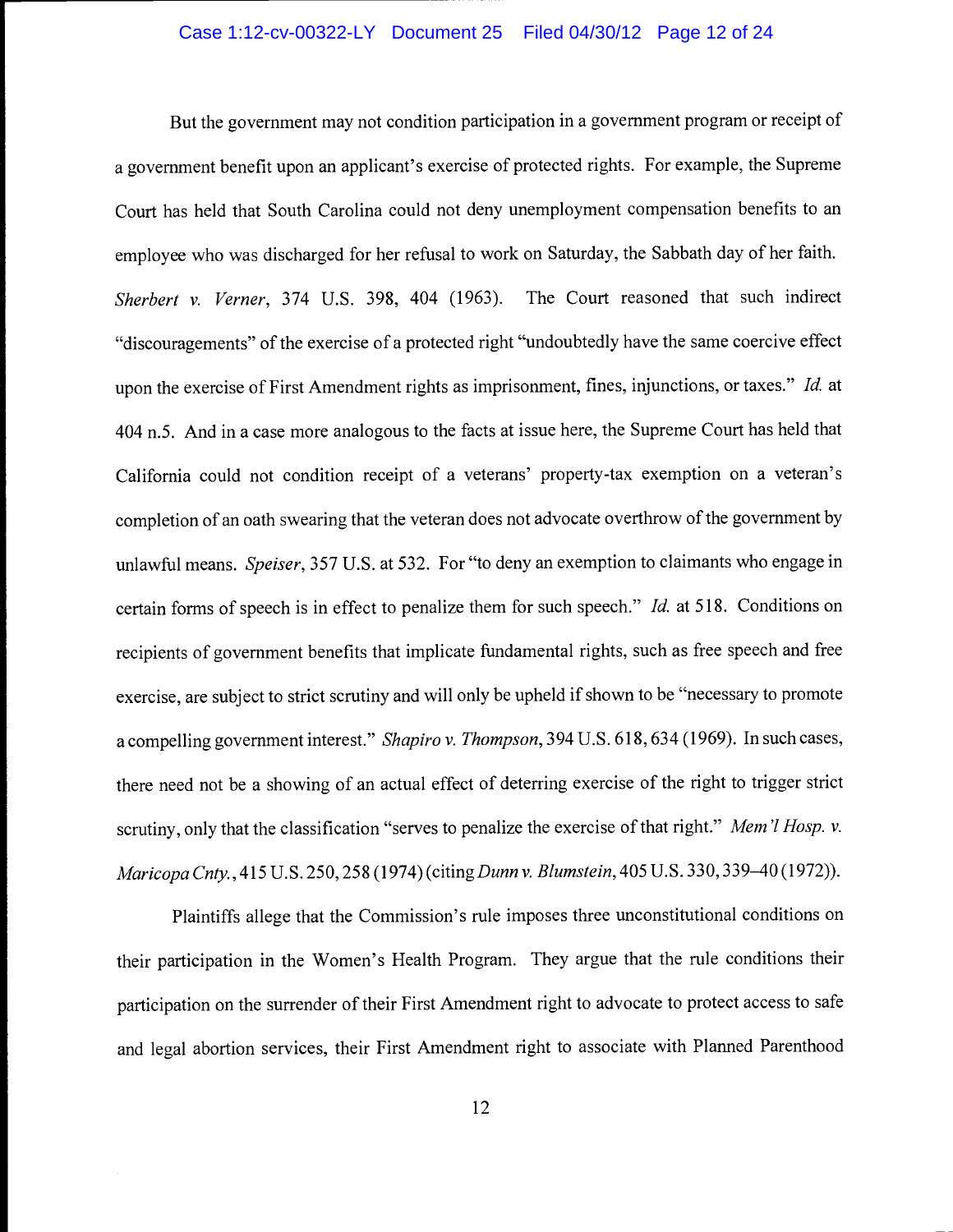#### Case 1:12-cv-00322-LY Document 25 Filed 04/30/12 Page 13 of 24

Federation of America and other entities providing abortion services, and their Fourteenth Amendment right to provide abortion services through legally and financially separate affiliates.

The rights to free speech and association are fundamental rights safeguarded by the First Amendment from invasion by the states. McIntyre v. Ohio Elections Comm'n, 514 U.S. 334, 336 n.1 (1995) (citing Whitney v. California, 274 U.S. 357, 373 (1927)). By advocating for women's access to safe and legal abortion services and associating with entities providing such services, Plaintiffs are exercising these fundamental rights. Section 32.024(c-1), as interpreted by the Commission's rule, implicates these rights by conditioning Plaintiffs' participation in the Women's Health Program on their speech and associations. By requiring Plaintiffs to certify that they do not "promote" elective abortions and that they do not "affiliate" with entities that perform or promote elective abortions, as defined by the rule, Texas is reaching beyond the scope of the government program and penalizing Plaintiffs for their protected conduct.

The Supreme Court has sought to avoid the constitutional infirmities of conditions that broadly impinge upon the exercise of fundamental rights by construing the conditions to permit the creation of legally distinct affiliates to ensure the separation of public funds from protected conduct exercised outside the scope of a government program. See Regan v. Taxation with Representation of Wash., 461 U.S. 540, 545 (1983) (upholding federal prohibition on tax-exempt charitable organizations using tax-deductible contributions to support their lobbying efforts given alternative of creating legally distinct affiliates free to engage in First Amendment activity). If such division was not possible, the Court invalidated the condition. See FCC v. League of Women Voters of Cal., 468 U.S. 364,400(1984) (invalidating portion of Public Broadcasting Act of 1964 which prohibited noncommercial television and radio stations that receive federal grants from engaging in all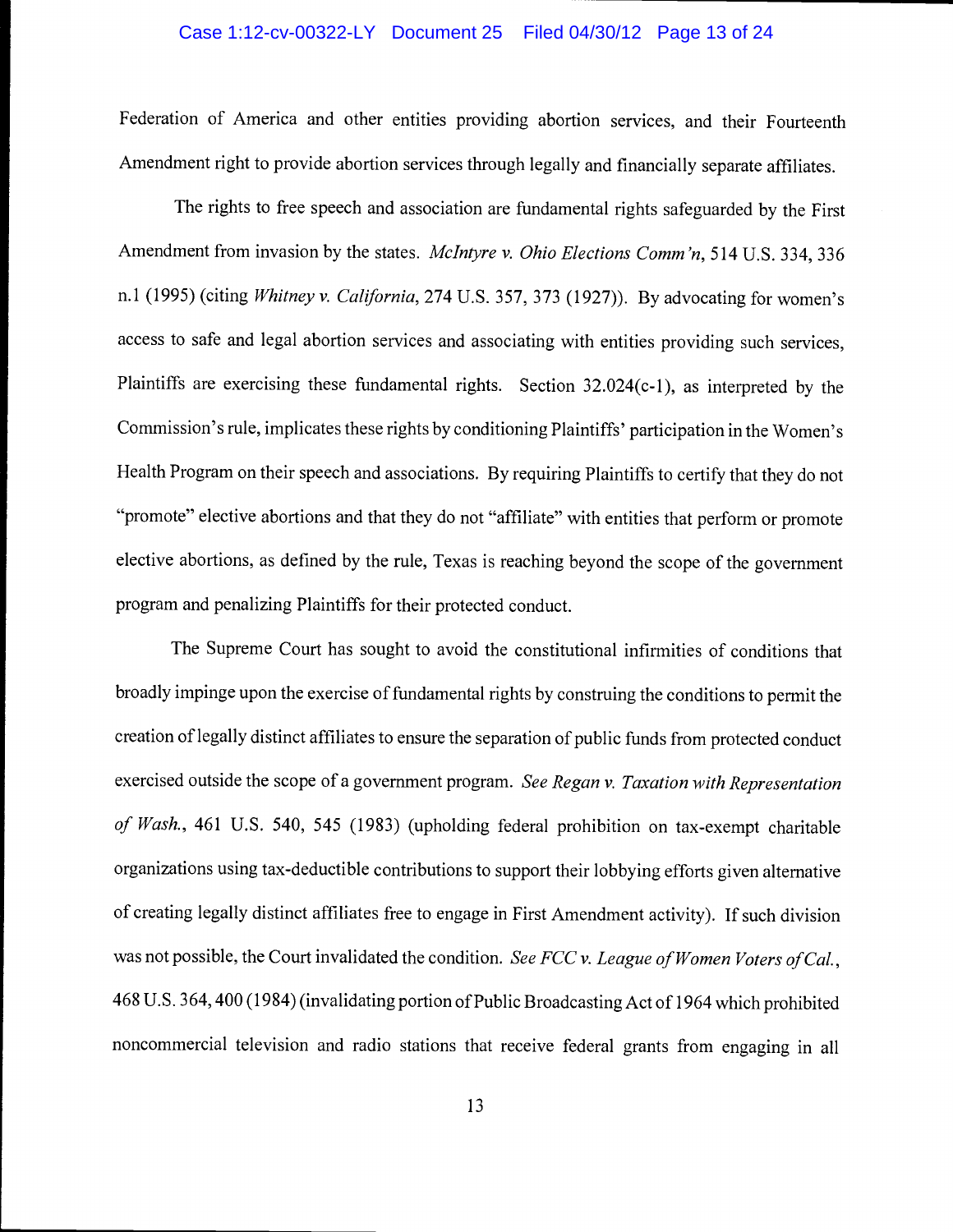#### Case 1:12-cv-00322-LY Document 25 Filed 04/30/12 Page 14 of 24

editorializing because recipients were unable to segregate their activities according to source of funding).

The ability of independent affiliates to exercise protected rights is a critical component in lower-court decisions upholding similar no-affiliation directives seeking to insulate government funds from abortion and abortion-related speech. In reviewing Missouri legislation prohibiting the award of state family-planning funds to organizations or affiliates of organizations that "provide or promote abortions," the Eighth Circuit Court of Appeals upheld a statute against an unconstitutionalconditions challenge, concluding that the law "allows grantees to exercise their constitutionally protected rights through independent affiliates." Planned Parenthood of Mid-Mo. & E. Kan., Inc. v. Dempsey, 167 F.3d 458, 463 (8th Cir. 1999). The Eighth Circuit defined the constitutional dividing line as "whether the legislation. . . constitutionally restricts the use of funds within the State family-planning program or unconstitutionally restricts grantee activities outside the program." Id. at 462.

Similarly, the Fifth Circuit interpreted a no-affiliation directive prohibiting the distribution of federal funds to entities that "contract with or provide funds to individuals or entities for the performance of elective abortion procedures." Planned Parenthood of Houston & Se. Tex. v. Sanchez, 403 F.3d 324, 328 (5th Cir. 2005). The court upheld the statute against a Supremacy Clause challenge, construing the provision as not precluding the creation of independent affiliates engaged in abortion activities, noting that, absent the possibility of affiliates, the statute would likely be unconstitutional. Id. at 338.

It is not possible to read Section 32.024(c-1), as defined by the Commission's rule, as permitting the possibility of affiliates. Following Sanchez, Planned Parenthood restructured its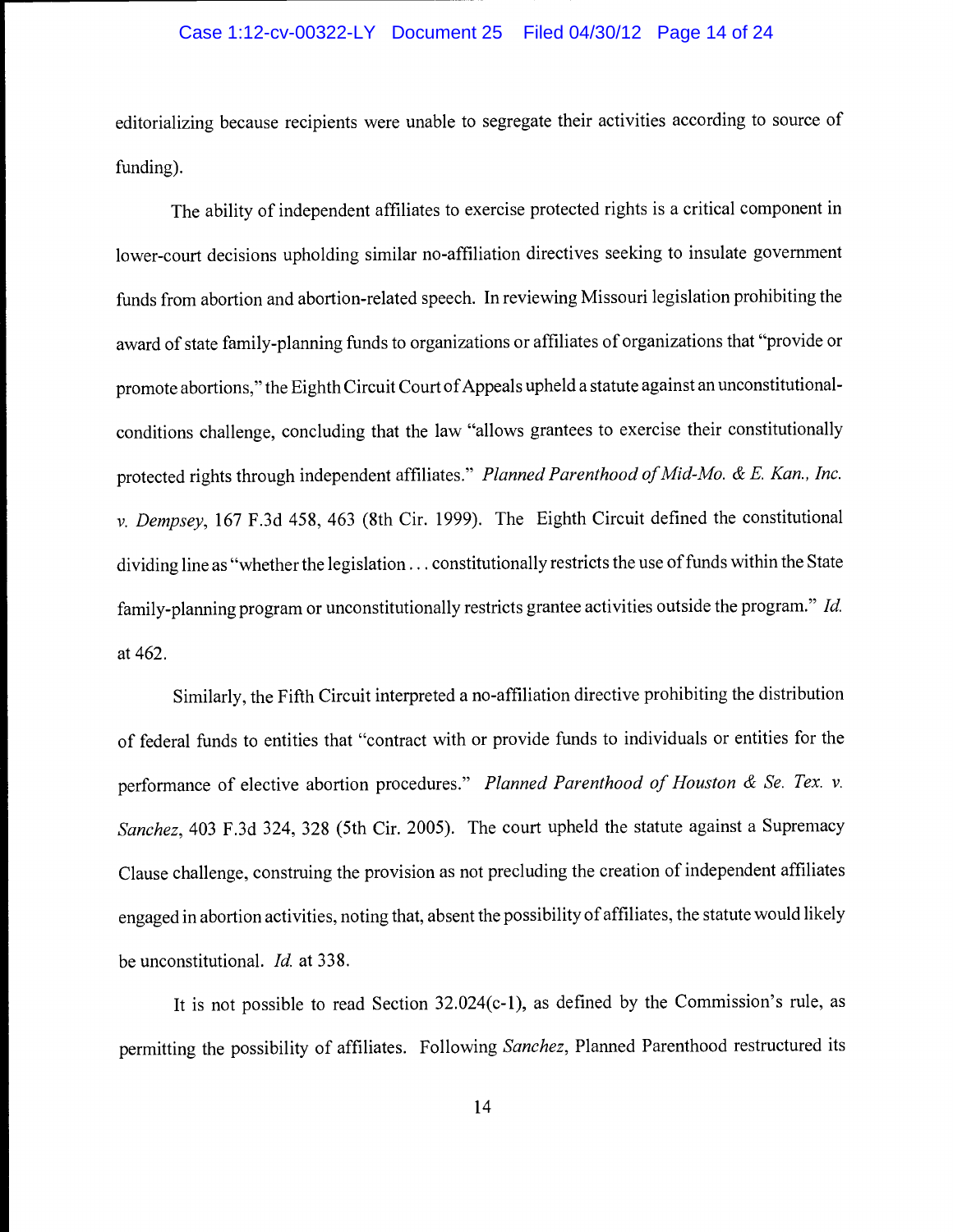#### Case 1:12-cv-00322-LY Document 25 Filed 04/30/12 Page 15 of 24

Texas organization so that entities receiving public funds do not engage in abortion services. Plaintiffs' 49 health centers, providing family-planning services through the Women's Health Program, have legally and financially distanced themselves from the Planned Parenthood organizations that perform abortion. By defining "affiliate" in broad terms, to include shared "ownership, management, or control" or a shared "name, trademark, service mark, or other identification mark," the Commission's rule effectively forecloses any workable system of affiliates. Accordingly, this court finds that Section 32.024(c-1), as defined by the Commission's rule impinges on Plaintiffs' First Amendment speech and associational rights and cannot be saved by an alternative construction. Accordingly, the rule will not withstand constitutional scrutiny, unless Texas comes forth with a compelling interest to justify the rule's existence. See Shapiro, 394 U.S. at 634.

It is unlikely that Texas will be able to do so, even accepting the Commissioner's assertion that one purpose of the Women's Health Program is to reduce elective abortions by preventing unwanted pregnancies by subsidizing birth-control strategies that do not involve elective abortions. The Women's Health Program, by statute, was created to provide uninsured Texas women with preventive health and family-planning services. Act of May 30, 2005, 79th Leg., R.S., ch. 816, § 1, 2005 Tex. Gen. Laws. 2816, 2817. Such services include medical-history evaluations, physical examinations, health screenings for diabetes, cervical and breast cancer, and sexually transmitted diseases, and counseling and education about, and the provision of, contraceptives. Id. Plaintiffs have submitted sworn declarations to the court attesting to the fact that they do not provide abortion services or counsel a women participating in the Women's Health Program to seek an abortion. Plaintiffs further attest that they do not directly or indirectly subsidize the abortion-care services provided by their legally and financially distinct affiliates. Texas may have a compelling interest in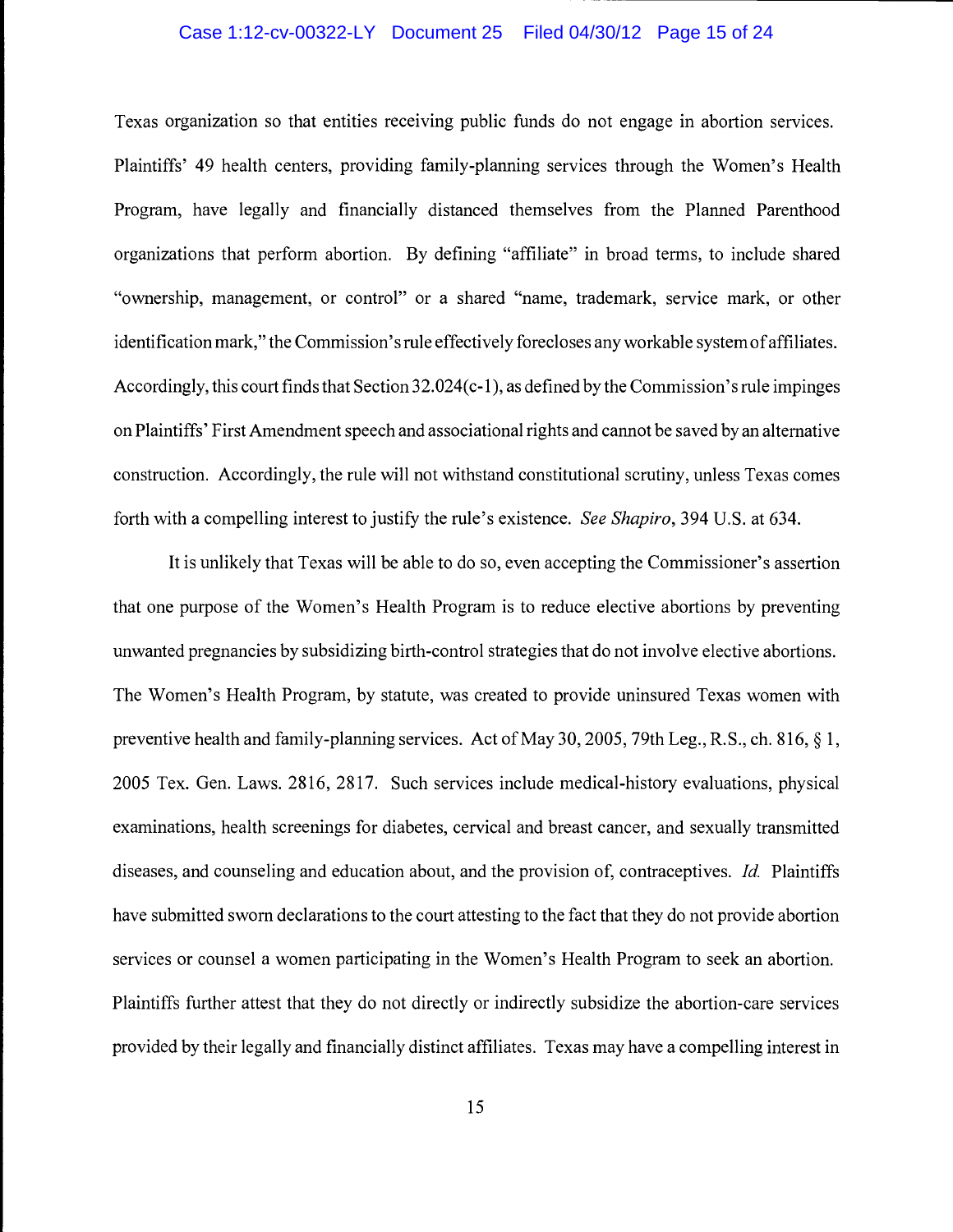#### Case 1:12-cv-00322-LY Document 25 Filed 04/30/12 Page 16 of 24

protecting and promoting respect for fetal life after viability, but the record does not reflect that Section 32.024(c-1), as defined by the Commission's rule, is necessary to advance that interest. See Planned Parenthood of Se. Penn. v. Casey, 505 U.S. 833, 929-30 (1992) ("With respect to the State's interest in potential life, 'the "compelling" point is at viability . . . ."") (Blackmun, J., concurring) (citing Roe v. Wade, 410 U.S. 113, 163 (1973).

Nor has the Commissioner alleged that there is inadequate separation of funds under the current affiliate arrangement or that there is a question as to whether government funds are being used to provide abortion services. Rather, the Commissioner argues that Plaintiffs' receipt of government funds for non-abortion-related activities effectively "frees up" organizational funds for use on abortion-related services. The courts have not looked favorably upon this argument, as it extends too far. See Planned Parenthood of Cent. & N. Ariz. v. Arizona, 718 F.2d 938 (9th Cir. 1983) (rejecting similar argument because it could lead to conclusion that a state could refuse all Medicaid benefits to otherwise eligible applicant on basis that subsidy "freed up" personal funds for use on abortion).

Moreover, the Commissioner presents the court with no relevant support for his primary legal argument in support of the challenged rule: that a state may condition participation in a government program on account of constitutionally protected conduct, even if the conduct occurs outside the scope of the federally funded program, so long as the condition is germane to the purposes of the benefits conferred. The Commissioner's germaneness argument does not appear in the Supreme Court's unconstitutional-conditions cases and is notably absent from Rust, in which the Court evaluated funding restrictions related to abortion.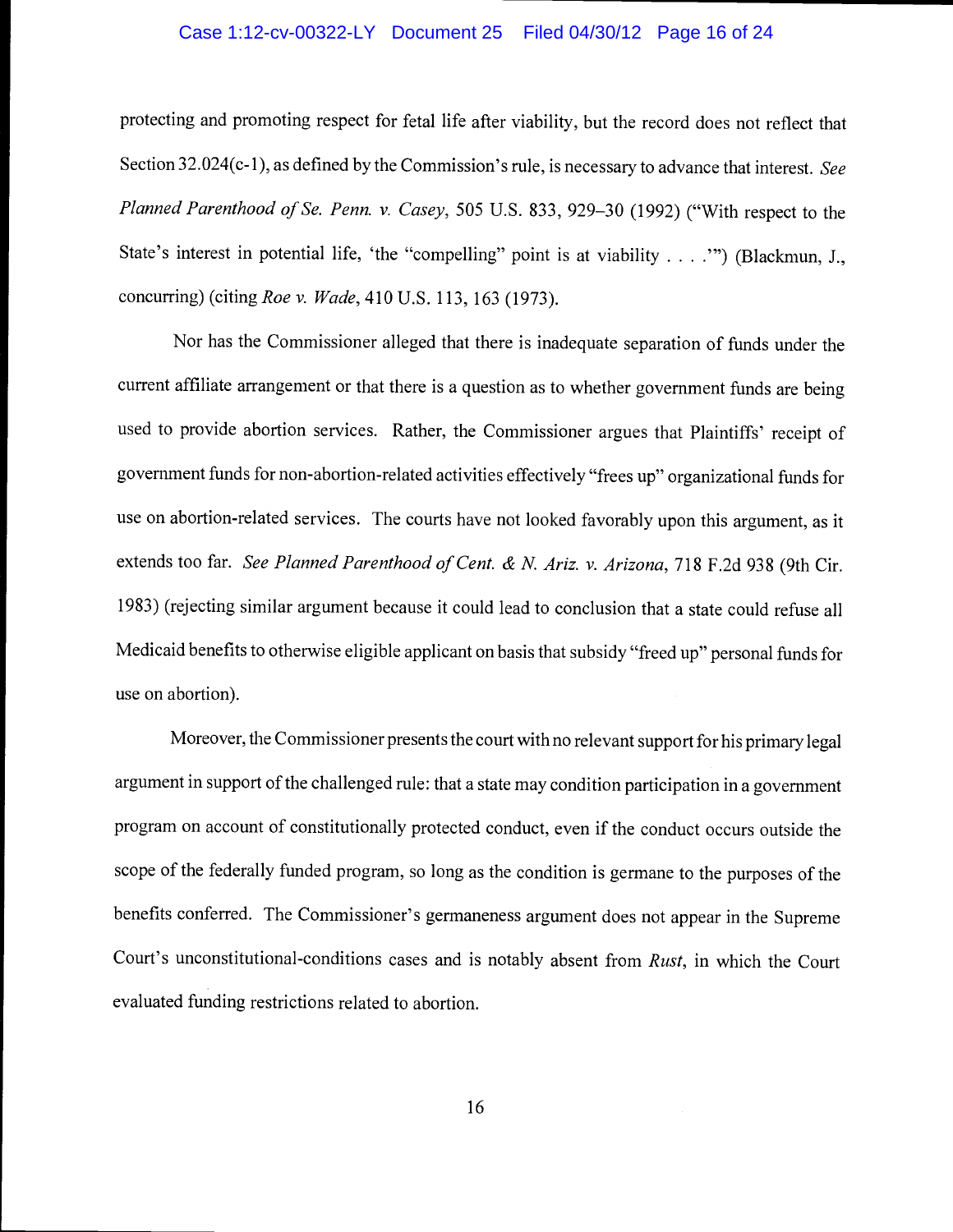#### Case 1:12-cv-00322-LY Document 25 Filed 04/30/12 Page 17 of 24

The Commissioner directs this court to cases arising in the unique context of public employment, where the Supreme Court has found that, in the interest of the effective administration and integrity of government, the government may limit the partisan political activities of federal employees. See U.S. Civil Serv. Comm'n v. Nat'l Ass'n of Letter Carriers, 413 U.S. 554, 564 (1973) (upholding Hatch Act, which declares unlawful certain specified political activities of federal employees even though prohibition extends to after-hours activity); United Pub. Workers of Am. v. Mitchell, 330 U.S. 75, 95 (1947) (same); see also Garcetti v. Ceballos, 547 U.S. 410, 418 (2006) (reviewing authority of government employer to regulate employee's speech content under distinct line of public-employment jurisprudence as established in Pickering v. Board of Education of Township High School District 205, Will Cnty., Ill., 391 U.S. 563 (1968)). The Commissioner also directs this court to *South Dakota v. Dole*, a case that does no more than establish that Congress may, incident to the Spending Clause, attach conditions to states' receipt of federal funds, if the conditions are in pursuit of the general welfare and do not compel states to engage in activities that would themselves be unconstitutional. See 483 U.S. 203, 210 (1987) (holding that Congress could condition states' receipt of federal highway funds on adoption of minimum drinking age of 21). This court does not find these cases to be relevant or instructive.

Were this court to adopt the Commissioner's germaneness argument in the context of a condition that unquestionably touches on fundamental constitutional rights, it would eviscerate the strict-scrutiny standard governing such conditions, applying a standard more akin to rational-basis review. See Shapiro, 394 U.S. at 634 (where fundamental rights involved, government must come forth with more than rational relationship between condition and "admittedly permissible state objectives"). Germaneness may be relevant as to whether a condition limiting the use of government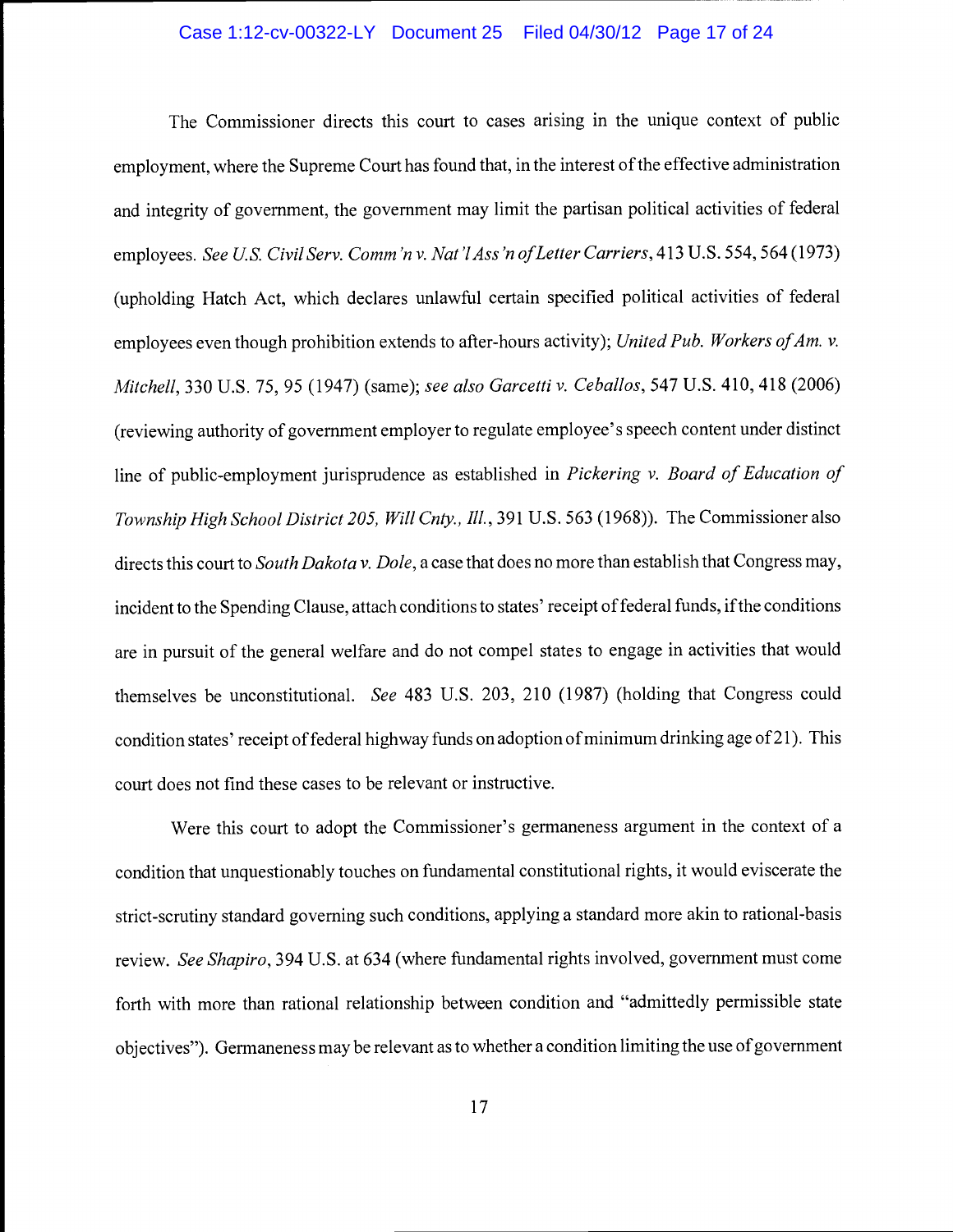#### Case 1:12-cv-00322-LY Document 25 Filed 04/30/12 Page 18 of 24

funds ultimately furthers the ends advanced as the justification for the prohibition, as is required to uphold any condition on the grant of a benefit. See, e.g., Nat'l Instruments, Inc. v. Town of Dedham, 43 F .3 d 731, 747-48 (1st Cir. 1995) (holding that bylaw prohibiting licensed entertainment businesses from operating between 1:00 a.m. and 6:00 a.m. was closely related to core purpose of law, which was to preserve nighttime tranquility of community, and therefore valid). However, germaneness is not the ultimate test of a condition's constitutionality, and germaneness considerations cannot subsume the government's burden to satisfy this court's strict scrutiny.

In sum, the court concludes that Plaintiffs have demonstrated a substantial likelihood of success on the merits of their unconstitutional-conditions claims based on their First Amendment rights to speech and association. The case law is less clear on the merits of Plaintiffs' unconstitutional-conditions claim based on their Fourteenth Amendment right to provide abortion services through legally and financially separate affiliates. Having reviewed the case law concerning affiliates, the court finds that these cases do not endorse a separately cognizable constitutional right. Rather, they rely upon the possibility of affiliates to cure some other constitutional infirmity, such as a free-speech or Supremacy Clause violation. See Sanchez, 403 F.3d at 328; Dempsey, 167 F.3d at 463. Plaintiffs' reduced likelihood of success on the merits of their Fourteenth Amendment claim is not fatal to their request for preliminary injunctive relief.

### ii. Equal Protection

Plaintiffs allege that by exempting hospitals that provide abortion services from compliance with the Commission's rule, Texas denies Plaintiffs equal protection of the laws without adequate basis for the differential treatment. Equal-protection claims are typically subject to rational-basis review unless the challenged legislation "operates to the disadvantage of some suspect class or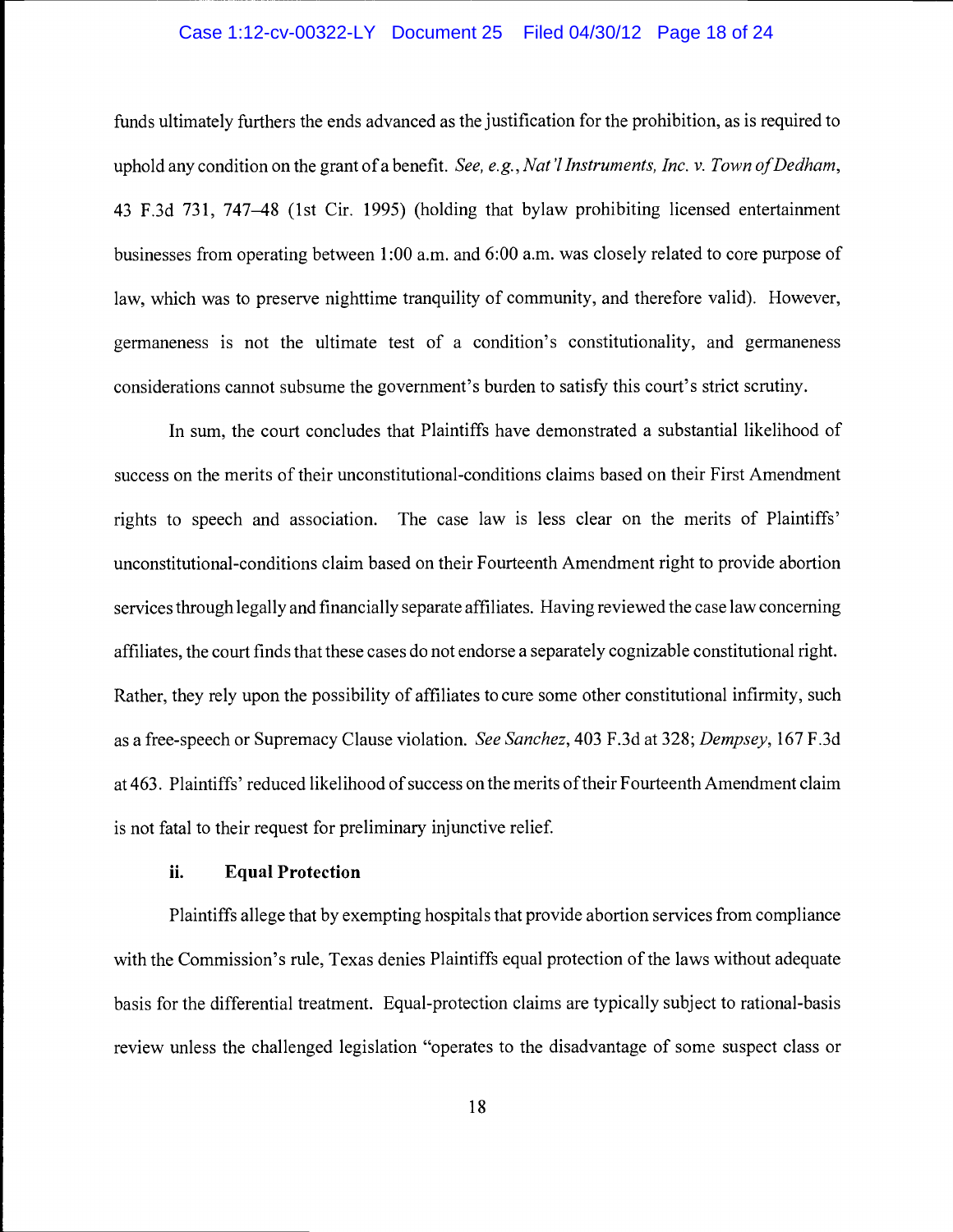#### Case 1:12-cv-00322-LY Document 25 Filed 04/30/12 Page 19 of 24

impinges upon a fundamental right explicitly or implicitly protected by the Constitution." Maher, 432 U.S. at 470 (citing San Antonio Indep. Sch. Dist. v. Rodriguez, 411 U.S. 1, 17 (1973)). The challenged rule likely impinges upon a fundamental constitutional right. Accordingly, Texas must show a compelling interest for its policy choice of relieving hospitals licensed under the Texas Health and Human Safety Code from compliance with the no-affiliation directive.

As previously stated, the current unrebutted record reflects that Plaintiffs neither perform abortion nor counsel women participating in the Women's Health Program to seek abortions. Furthermore, Plaintiffs maintain legal and financial separation from entities providing abortion services. Accordingly, Texas's policy choice of exempting hospitals from compliance with the rule is arguably not rationally related to the Women's Health Program's purpose of reducing elective abortions, much less reflective of a compelling interest necessary to advance that goal. Plaintiffs allege that the exempt hospitals provide or promote elective abortion services. If so, Texas's differential treatment of Plaintiffs' 49 health centers, which do not provide abortion services, is unlikely to withstand constitutional scrutiny.

# 2. Substantial Threat of Irreparable Injury

Plaintiffs demonstrate a substantial threat of irreparable injury if immediate relief is not granted. See Karaha Bodas Co., 335 F.3d at 363. If Plaintiffs are unable to certify compliance with Section 32.024(c-1) before May 1, 2012, they will no longer be eligible for participation in the Women's Health Program. As a result, Plaintiffs assert that they will collectively lose approximately \$13.5 million in annual funding for preventive health and family-planning services and will be required to close clinics and lay off staff. Even if the funding were to be reinstated in the future, Plaintiffs argue that it will be exceedingly expensive, if not impossible, to resume operations of their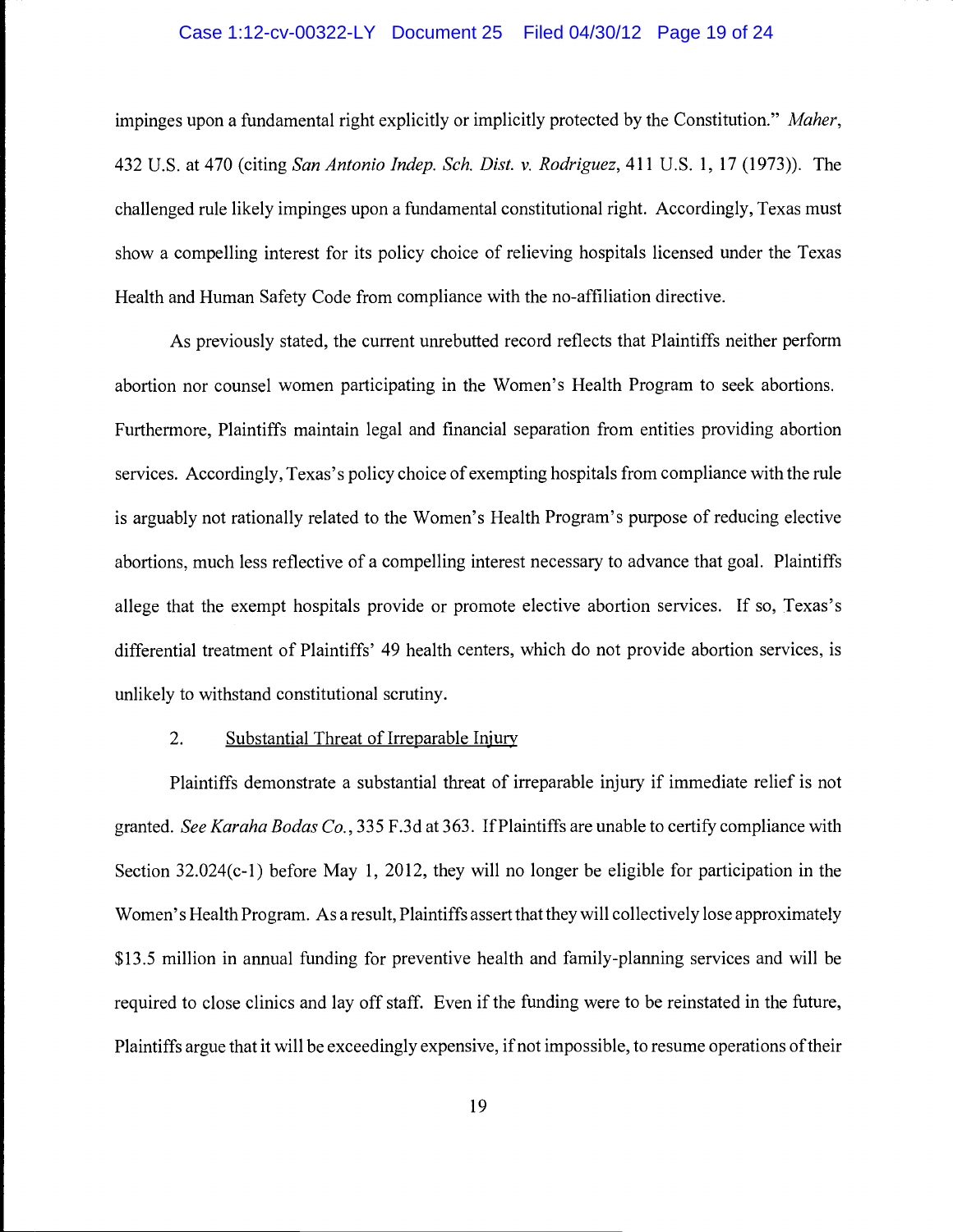#### Case 1:12-cv-00322-LY Document 25 Filed 04/30/12 Page 20 of 24

clinics as they exist today. According to Plaintiffs' sworn declarations, Planned Parenthood of North Texas stands to lose approximately \$2 million in annual funding. Planned Parenthood Association of Hidalgo County attests that it will lose \$1.4 million in annual funding, which is 50 percent of its operating budget, and will be forced to lay off 15 to 35 staff members and close two of its three health centers. Planned Parenthood of Lubbock states that it will lose 60% of its revenue, making it nearly impossible to continue operation of its one health center, and Planned Parenthood of West Texas represents that it will lose 40% of its revenue. Planned Parenthood of West Texas asserts that it has already closed one health center and reduced hours at another center in anticipation of the loss of Women's Health Program funding. These declarations establish that Plaintiffs' inability to certify compliance with Section 32.024(c-1) will cause them substantial and irreparable harm, even if funding is ultimately restored after full consideration of the merits of this case.

# 3. Balancing Harm

Plaintiffs must also show that their threat of irreparable harm outweighs the potential injury to Texas if the injunction is granted. See id. The Commissioner argues that if Planned Parenthood obtains the relief it seeks, the entire Women's Health Program will be shut down, because Texas enacted the program on the condition that Planned Parenthood entities would be excluded from funding. According to the sworn declaration provided by the Commissioner,"[i]f Plaintiffs obtain an injunction . . . , state law will require the Commission to cease operating the Program upon termination of federal funding.. . ." The record reflects that it is the federal government's intent to continue funding the Women's Health Program for another nine months as a part of a two-stage phase-out of federal funding. This court anticipates rendering a final judgment on the merits in this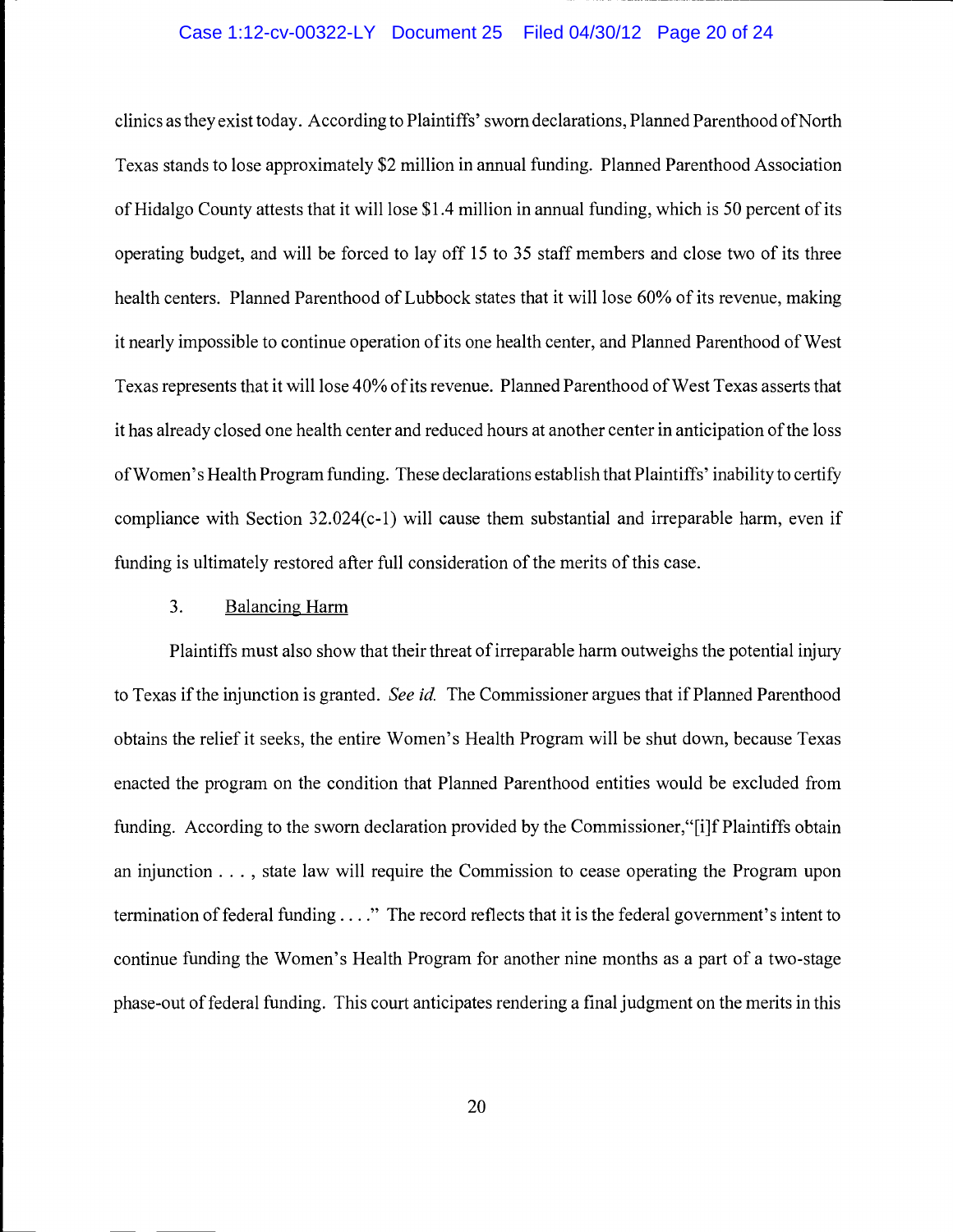#### Case 1:12-cv-00322-LY Document 25 Filed 04/30/12 Page 21 of 24

case before the phase-out period is complete. Accordingly, the asserted injury to Texas cannot outweigh the imminence of the injury faced by Plaintiffs were this court to deny the injunction.

# 4. Public Interest

Finally, Plaintiffs must demonstrate that enjoining enforcement of the Commission's rule is in the interest of the public. The enforcement of the rule will result in a significant reduction in funding of family-planning services to uninsured women on May 1, 2012. Plaintiffs' assert that almost one half of women participating in the Women's Health Program in calendar year 2010 obtained some services at a Planned Parenthood clinic. Plaintiffs' sworn declarations establish that their loss of funding will deprive thousands of Texas women of critical health services, especially in rural areas in which no alternative provider to the Women's Health Program is available. For example, Planned Parenthood of North Texas asserts that some of the counties in its service region have no other program providers to serve the nearly 7,000 women it currently serves through the program. Planned Parenthood of Hidalgo County attests that it is the largest program provider in its region and currently provides program services to nearly 6,500 women. Planned Parenthood Association of Lubbock states that it currently provides program services to nearly 2,000 women, and other providers in the region have a three-to-four-month waiting period for an appointment. Planned Parenthood of West Texas currently provides program services to more than 3,000 women and represents that other providers in the region do not have the capacity to absorb these patients. Moreover, women currently participating in the Women's Health Program are not the only members of the public that would be harmed by this court's denial of an injunction. If Plaintiffs are forced to close some health centers or to reduce their centers' hours, the tens of thousands of additional clients they serve will also be harmed.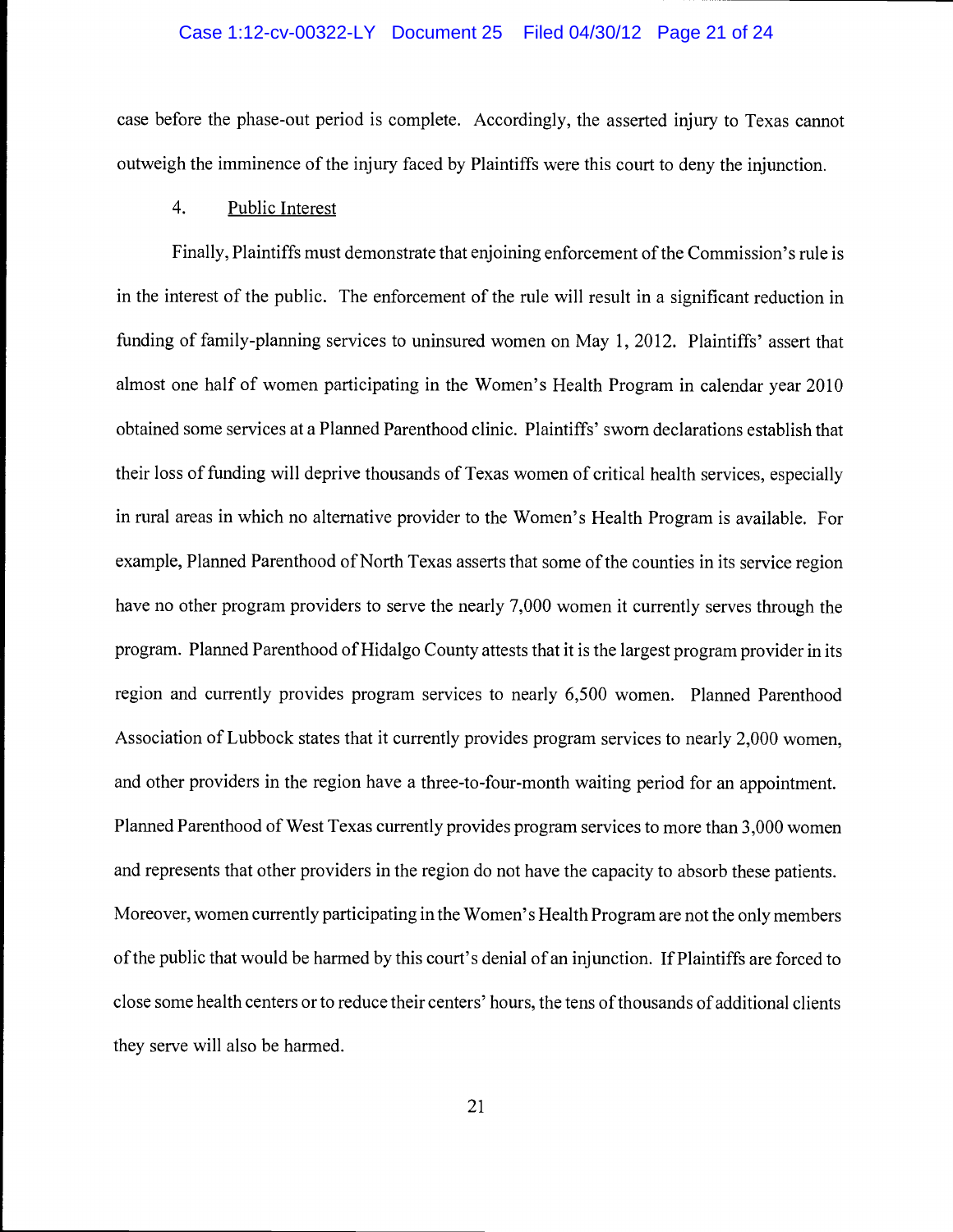#### Case 1:12-cv-00322-LY Document 25 Filed 04/30/12 Page 22 of 24

The record demonstrates that Plaintiffs currently provide a critical component of Texas's family-planning services to low-income women. The court is unconvinced that Texas will be able to find substitute providers for these women in the immediate future, despite its stated intention to do so. The establishment of replacement services is of particular concern to the court given the imminence of the substantial loss of program providers on May 1, 2012. Accordingly, the court finds that the public interest is best served by allowing Plaintiffs to continue to receive government funds to provide family-planning services to women throughout Texas while this case is pending.

#### IV. CONCLUSION

Plaintiffs have satisfied their burden of persuasion on the four factors necessary for them to be entitled to maintain the status quo that exists between them and the State of Texas, pending this court's determination of the merits of Plaintiffs' allegations. In balancing the relative harm to the parties and the court's concern for the interest of the public, the court is particularly influenced by the potential for immediate loss of access to necessary medical services by several thousand Texas women. The record before the court at this juncture reflects uncertainty as to the continued viability of the Texas Women's Health Program. Rider 62 is contingent on extension of the program's original federal waiver, a waiver that expired March 31, 2012. Federal funds available to the Women's Health Program are being phased out. Although the Governor has instructed that the program is to continue fully funded by Texas, the current record gives the court no comfort that funds are or will be available to continue the program after the phase out of federal funds.

Although this court expresses skepticism as to the viability of the Women's Health Program and holds that Plaintiffs are entitled to their requested interlocutory relief, the court does not today determine the ultimate outcome of this dispute. That must await a fully developed record. The court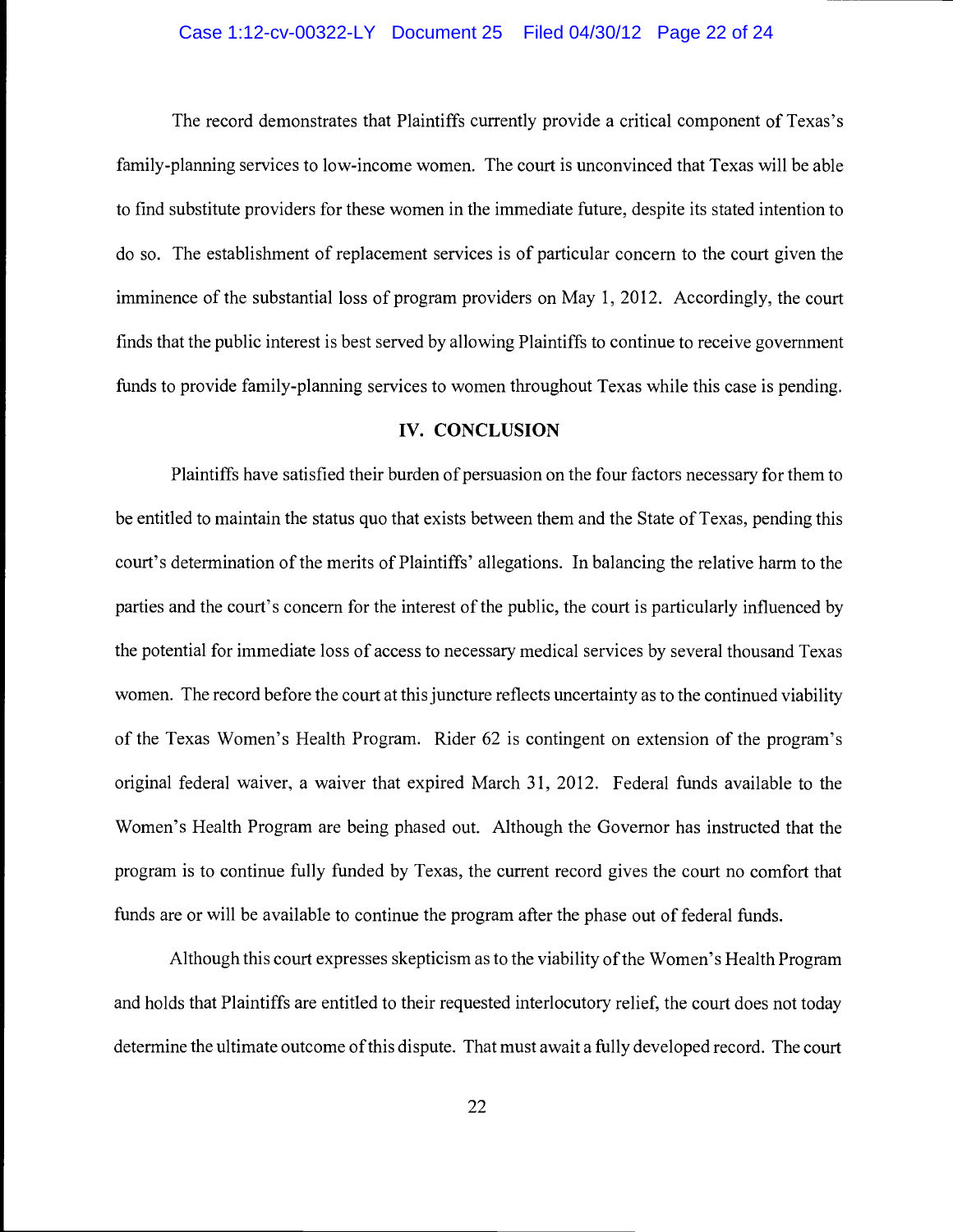#### Case 1:12-cv-00322-LY Document 25 Filed 04/30/12 Page 23 of 24

today does no more than preserve the relative positions of the parties until a thorough airing of the issues by trial occurs. The court observes that if the federal funds are phased out, Texas does not provide another source of funds, and the Women's Health Program terminates, the controversy now before the court may be of no consequence.

IT IS THEREFORE ORDERED that Plaintiffs' fifth claim for relief, arising under Texas state law, is DISMISSED WITHOUT PREJUDICE, as barred by the Eleventh Amendment.

IT IS FURTHER ORDERED pursuant to Rule 65(a) of the Federal Rules of Civil Procedure that Plaintiffs' request for a preliminary injunction is GRANTED.

IT IS FURTHER ORDERED that Defendant Thomas M. Suehs, Executive Commissioner of the Texas Health and Human Services Commission, and his agents, employees, appointees, and successors are HEREBY ENJOINED, pending final judgment, from enforcing, threatening to enforce, or otherwise requiring Plaintiffs to show compliance with the administrative rules to be codified at Sections 354.1361-.1364 of Title 1 of the Texas Administrative Code.

IT IS FURTHER ORDERED that no bond shall be required from Plaintiff as a result of this preliminary injunction and that this injunctive relief is effective immediately.

IT IS FINALLY ORDERED that the parties meet and confer on all matters they must accomplish before a trial may be held. The court expects the parties to agree not only on such matters but on a reasonable schedule to accomplish them. This case is **SET** for a scheduling conference at